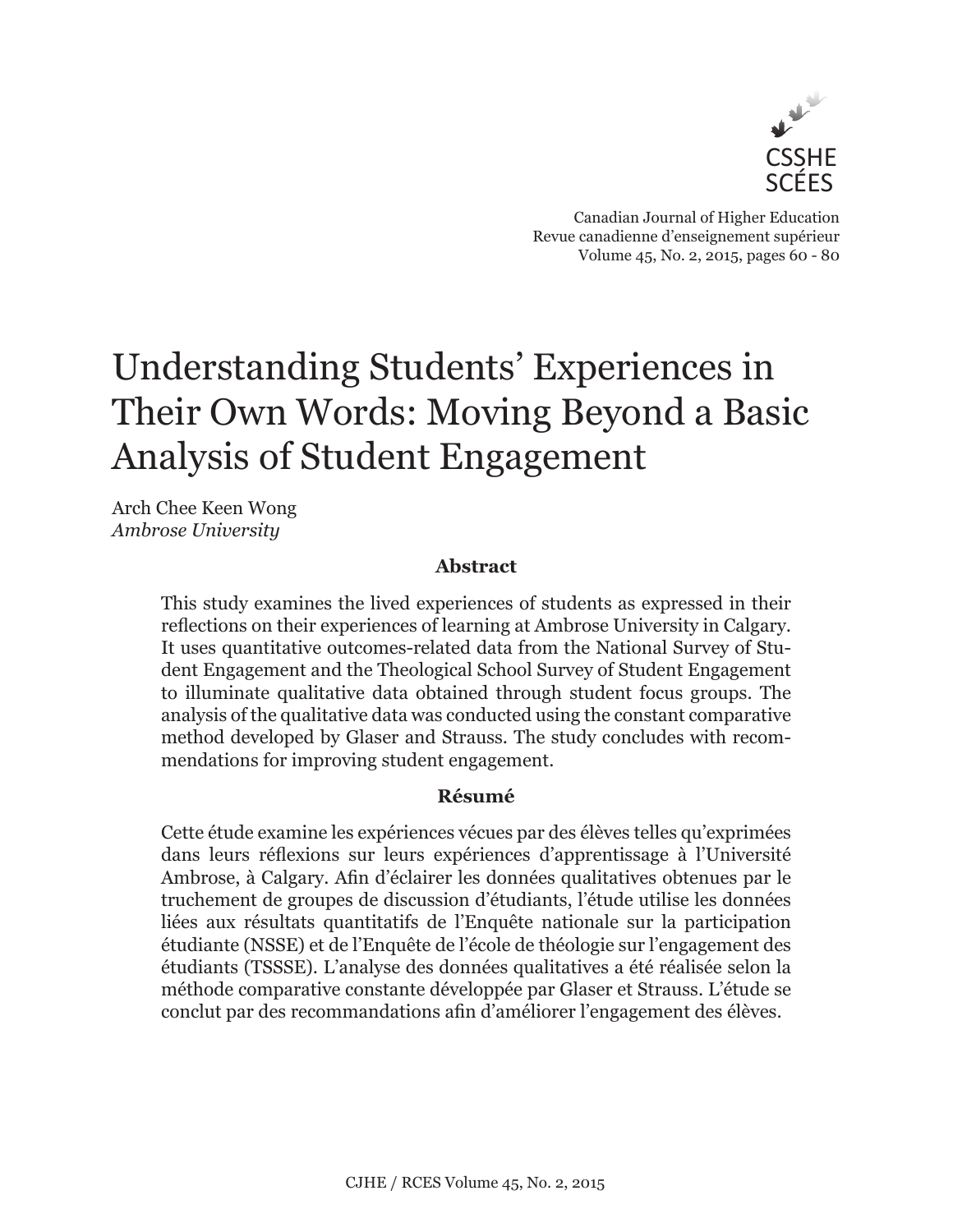Many institutions of higher learning are under pressure from both internal and external stakeholders to report and clarify student learning outcomes. Faculty members, for example, want to know whether the curriculum is doing what it is supposed to be doing: that is, whether their students are actually learning (Astin & Lee, 2003), and whether they are teaching effectively (Chickering & Gamson, 1999; Scott & Scott, 2011). University administrators and student development personnel see a close relationship between student retention and financial benefit: that is, when students perceive that they have received a good education, the university fulfills its mission and also acquires tuition income (Seidman, 2005).

At the same time, the standards of outside stakeholders, such as regional and national accrediting bodies, require institutions of higher learning to use both direct and indirect measures to demonstrate learning outcomes (Gordon, Ludlum, & Hoey, 2008). To provide the evidence that they are meeting their educational goals and fulfilling their mission, many institutions are beginning to analyze student engagement. One of the tools that colleges and universities use to measure student engagement is the National Survey of Student Engagement (NSSE), which has become the industry standard. Indeed, NSSE is a reliable means of both providing evidence of student learning and benchmarking it against that of peer institutions (Axelson & Flick, 2010; Gordon, Ludlum, & Hoey, 2008; Kahu, 2013). It calls attention to institutional strengths and deficiencies by rating students' expectations in a certain area—say, the accessibility of faculty—along with their assessment of whether the institution has met their needs in this area. By taking steps to respond to concerns identified by NSSE results, institutions can improve the level of engagement of their students. According to Kuh (2003):

The engagement premise is deceptively simple, even self-evident: The more students study a subject, the more they learn about it. Likewise, the more students practice and get feedback on their writing, analyzing, or problem solving, the more adept they become. The very act of being engaged also adds to the foundation of skills and dispositions that is essential to live a productive, satisfying life after college. (p. 25)

NSSE depends on self-reporting, but its designers have attempted to address the problems of validity associated with this kind of instrument by paying attention to five factors that are known to increase reliability: the familiarity of the question, clarity, currency of information, merit, and maintaining the privacy of the respondents (Pascarella, 2001). Although NSSE draws attention to an institution's weaknesses in meeting its students' expectations, it does not analyze them adequately from the perspective of the lived experiences of students, and so it has limited usefulness as a means of defining solutions. To compensate for this deficiency, the concerned institution must also take a qualitative approach to data collection. Qualitative researchers "emphasize the value-laden nature of inquiry. They seek answers to questions that stress how social experience is created and given meaning. In contrast, quantitative studies emphasize the measurement and analysis of causal relationships between variables, not processes" (Denzin & Lincoln, 2000, p. 8).

In spite of NSSE's heavy emphasis on quantitative data, both the researcher and the administration of Ambrose University agree that it is still, according to the literature, the best measure of student engagement for Ambrose. Both parties also realize, however, that NSSE results need to be complemented by qualitative data.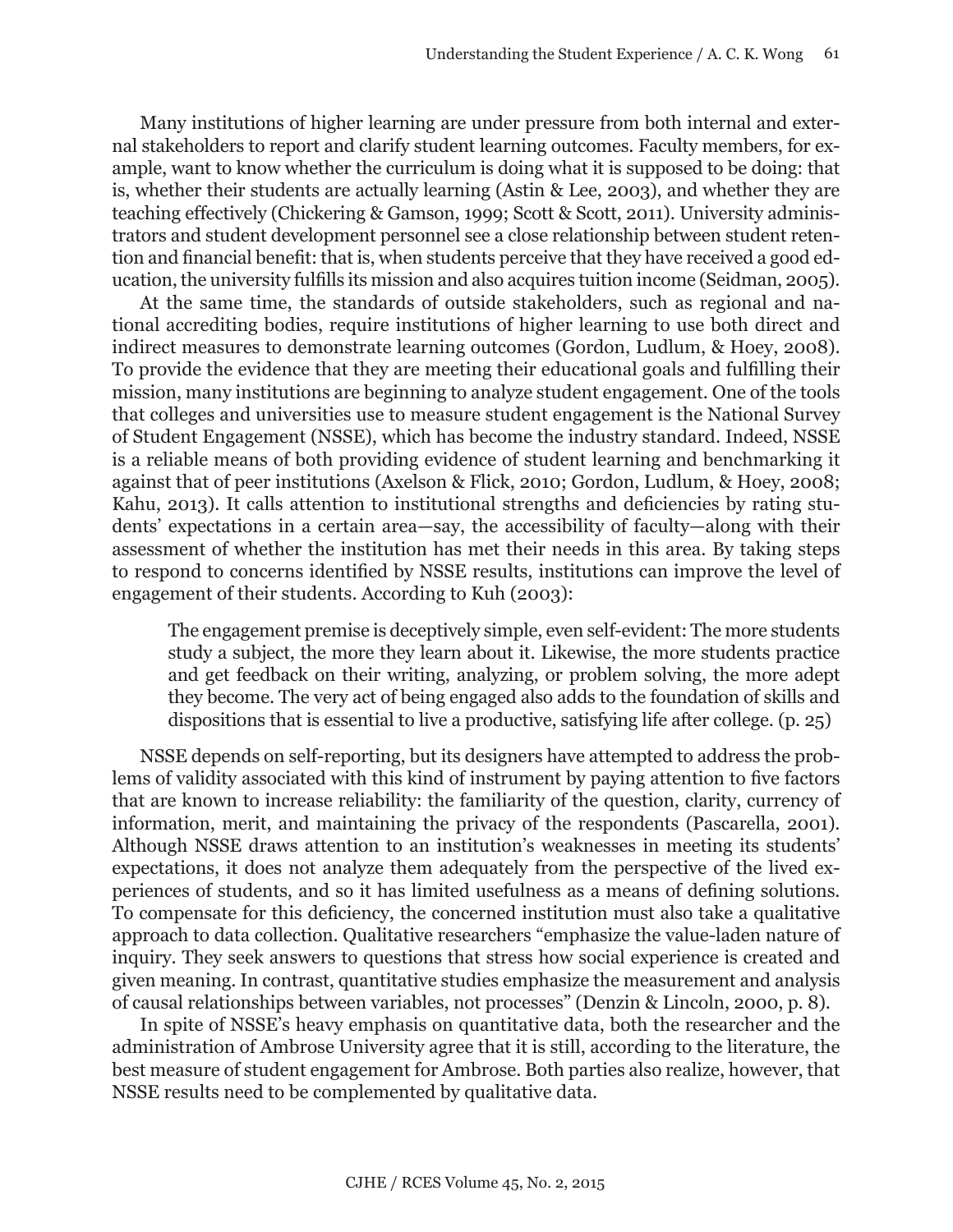The purpose of this study is to compare the 2011 NSSE results from Ambrose undergraduate theology students and the 2011 Theological School Survey of Student Engagement<sup>1</sup> (TSSSE) results from Ambrose graduate students with the qualitative data gathered from two focus groups, one composed of undergraduate theology students and one composed of graduate theological students. The researcher has used both quantitative and qualitative approaches in the hope that the findings will suggest a course for future action on teaching, learning, and retention; but the researcher has chosen to give greater attention to the data supplied by the focus groups because they are based on the students' own words and therefore provide a richer description of their experiences. The researcher hopes that the results of this study will make a modest contribution toward filling a gap in the literature about the engagement and learning of undergraduate and graduate students of theology.

#### **Context**

Ambrose University is a small liberal arts university and graduate theological school (fewer than 1,000 students) in Calgary, Alberta. Ambrose began to use NSSE in 2010 for undergraduate students and TSSSE in 2011 for graduate theological students. Early in each fall semester, the Student Development Department and the Office of Institutional Planning and Assessment report NSSE and TSSSE results to the faculty so that they may consider the implications for their teaching and for their students' learning.

As faculty members talked to the dean about the results of NSSE 2010, they were also concerned about student retention and about finding practical ways to improve their classroom practice. As a result of these concerns, the researcher began a conversation with the vice-president for student development to discuss further the results of the NSSE 2010 survey and how it might be used to improve learning and retention. The researcher and the vice-president for student development decided that, if they expected to supply the faculty with understandable and meaningful information, they would need to do a deeper analysis of students' experiences than either the NSSE or the TSSSE statistics could provide. They therefore decided to follow up on the NSSE and TSSSE surveys the following spring with student focus groups in the fall of 2011. This initiative would also supply the vital information for the reaccreditation reviews of Ambrose's undergraduate and graduate theological programs in the fall of 2012.

### **Method and Participants**

This study used a mixed methodological approach known as a sequential study, in which "the researcher first conducts a qualitative phase of a study and then a quantitative phase, or vice versa. The two phases are separate" (Tashakkori & Teddlie, 1998, p. 18). As mentioned, this study began with the quantitative phase in the spring of 2011 and concluded with the qualitative phase in the fall of 2011. Again, the focus of this article is on the qualitative phase.

#### **NSSE and TSSSE Participants**

In all, 129 randomly selected Ambrose undergraduate students responded to an invitation to fill out the NSSE survey in the spring of 2011. The response rate was 45%, which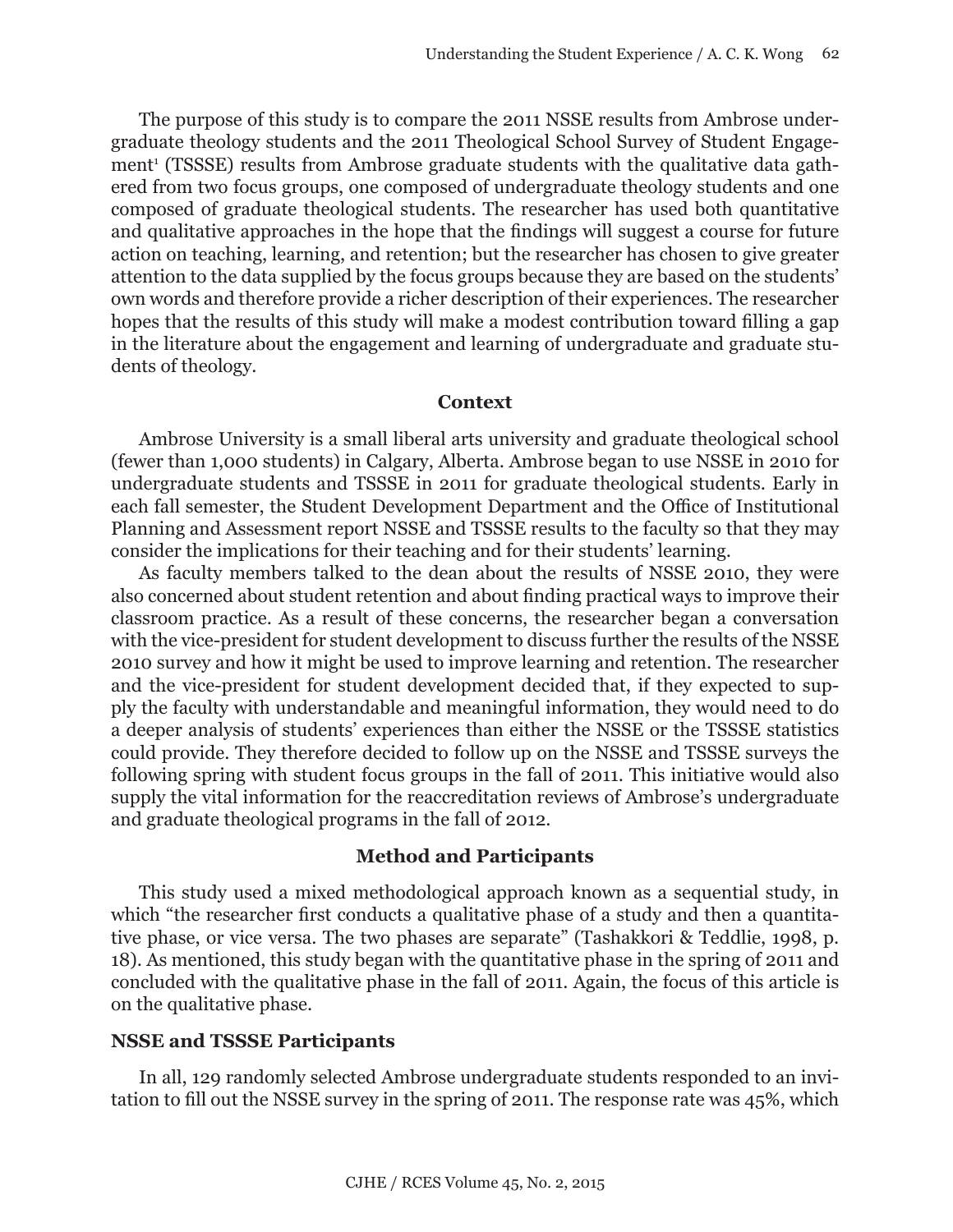was higher than the Canadian institutional average (32%) and the Alberta average (33%). Of Ambrose respondents, 81% were full-time students (nine or more credits) and 19% part-time (fewer than nine credits). NSSE only reports the means scores for first-year students and senior students. However, institution-reported class levels are used. Table 1 compares selected characteristics of Ambrose respondents with those of other NSSE respondents in Canada, Alberta, and and the top 10% of all NSSE institutions (NSSE 2011).

|                               | Ambrose $(\%)$ | Canada (%) | Alberta (%)    | NSSE 2011 (%) |
|-------------------------------|----------------|------------|----------------|---------------|
| Gender                        |                |            |                |               |
| Female                        | 64             | 64         | 65             | 64            |
| Male                          | 36             | 36         | 35             | 36            |
| Age                           |                |            |                |               |
| 24 or older                   | 20             | 18         | 20             | 21            |
| Less than 24                  | 80             | 82         | 80             | 79            |
| <b>Enrolment status</b>       |                |            |                |               |
| Full-time (9 or more credits) | 81             | 89         | 96             | 89            |
| Part-time                     | 19             | 11         | $\overline{4}$ | 11            |
| Place of residence            |                |            |                |               |
| On campus                     | 35             | 20         | 14             | 32            |
| Off campus                    | 65             | 80         | 86             | 68            |

*Characteristics of NSSE Respondents, 2011: Gender, Age, Enrolment Status, and Residence*

As Table 1 indicates, Ambrose respondents to the 2011 NSSE survey were similar in age and gender to NSSE respondents in Alberta, Canada, and the top 10% of all NSSE institutions. However, Ambrose had fewer full-time respondents and more respondents living on campus than the provincial, national, and the top 10% of all NSSE institution averages.

For the 2011 TSSSE survey, 50 randomly selected graduate students from Ambrose responded, for a response rate of 40%. Data for comparison with other institutions were not available, but Table 2 provides internal comparisons of respondents' characteristics.

# **Focus Group Participants**

Table 1

According to Krueger and Casey (2009), focus groups are most helpful when "the purpose is to uncover factors that influence opinion, behavior or motivation. Focus groups can provide insight into complicated topics when opinions or attitudes are conditional or when the area of concern relates to multifaceted behavior or motivation" (p. 19). The semi structured focus groups in this study met over several weeks in October and November 2011. They consisted of undergraduate and graduate theological students who had responded to an email invitation circulated by the Student Development Department. The undergraduate theology focus group consisted of three women and three men. Five were full-time students (nine or more credits), and one was part-time. Five were under 24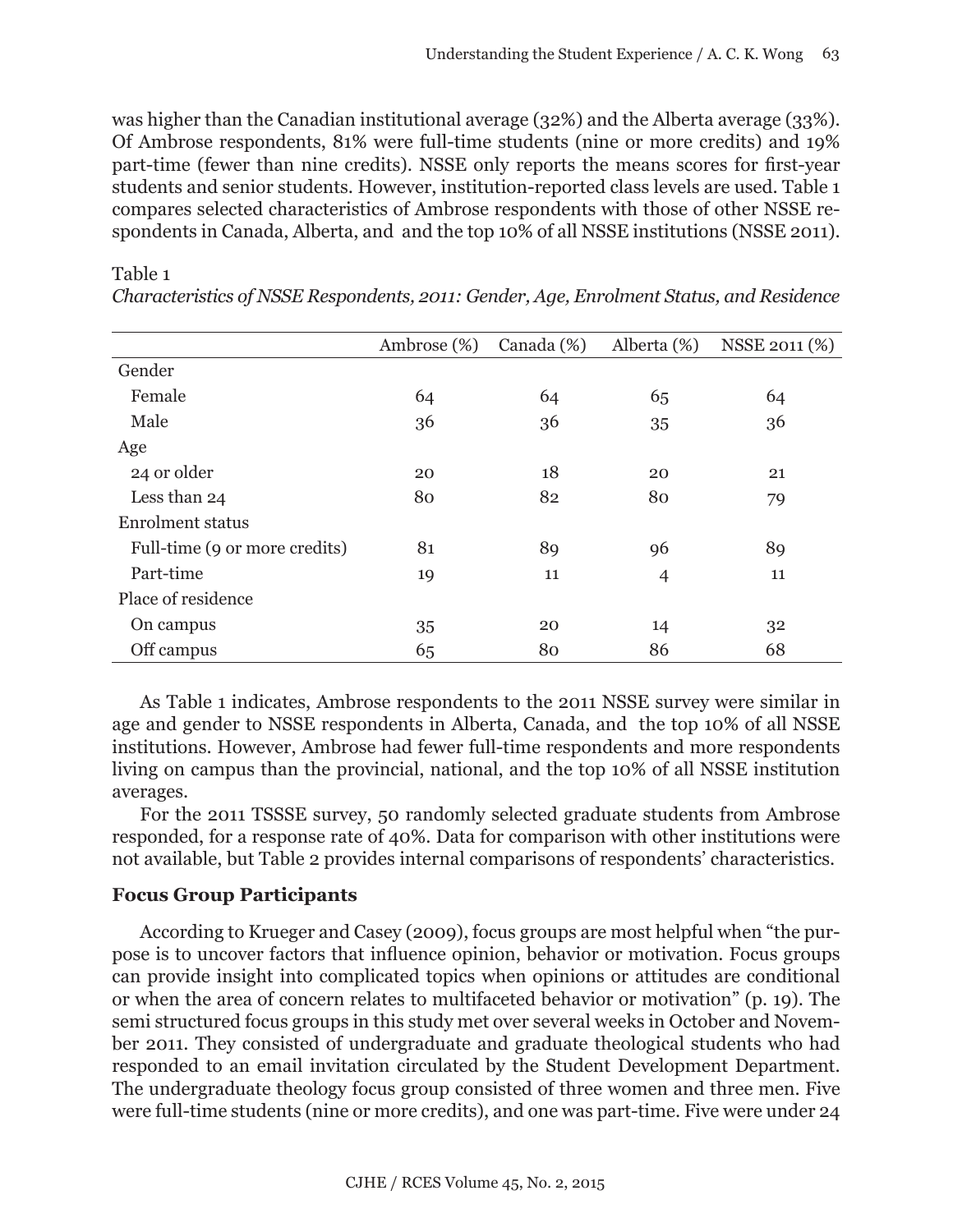years of age, and one was older than 24. Three students lived in residence and three lived off campus. The graduate theology focus group had seven students, four men and three women. Three were full-time students, and four were part-time. Five were 31 years old or older, and two were under 31. Only one of the seven lived on campus.

#### Table 2

| Year of Study                    | First year  | Second      | Third year | Fourth         | Other $(\%)$ | Total $(\%)$   |
|----------------------------------|-------------|-------------|------------|----------------|--------------|----------------|
|                                  | (%)         | year $(\%)$ | (%)        | year $(\%)$    |              |                |
|                                  | 26          | 30          | 24         | $\overline{4}$ | 16           |                |
| Gender                           |             |             |            |                |              |                |
| Female                           | 39          | 27          | 33         | $\Omega$       | 62           | 36             |
| Male                             | 61          | 73          | 67         | 100            | 38           | 64             |
| Age                              |             |             |            |                |              |                |
| 31 or older                      | 62          | 87          | 42         | 100            | 100          | 72             |
| Less than 31                     | 38          | $\Omega$    | 42         | $\mathbf{O}$   | $\mathbf{O}$ | 20             |
| No response                      | $\mathbf 0$ | 13          | 16         | $\mathbf{O}$   | $\mathbf{O}$ | 8              |
| <b>Enrolment status</b>          |             |             |            |                |              |                |
| Full-time (9 or<br>more credits) | 46          | 67          | 42         | $\mathbf 0$    | 12           | 44             |
| Part-time                        | 54          | 33          | 58         | 100            | 88           | 56             |
| Place of residence               |             |             |            |                |              |                |
| On campus                        | $\Omega$    | $\Omega$    | 8          | $\Omega$       | $\Omega$     | $\overline{2}$ |
| Off campus                       | 100         | 100         | 92         | 100            | 100          | 98             |

*Characteristics of Ambrose Graduate Students Responding to TSSSE, 2011: Gender, Age, Enrolment Status, and Residence*

The characteristics of the undergraduate theology focus group were very similar to those of the Ambrose students who had completed the NSSE survey, except in gender and place of residence. In the focus group, women were 50% of the participants; among the Ambrose NSSE participants, 64% were women. The researcher ensured that 50% of the undergraduate students in the focus group lived on campus, because the Ambrose NSSE comparison group included a relatively high proportion of on-campus students (35% vs. the Canadian average of 20% and the Alberta average of 14%).

The characteristics of the graduate theology focus group resembled those of the Ambrose TSSSE respondents, except that 14% percent of the participants lived in residence whereas only 2% of the Ambrose TSSSE respondents did. The percentage of female participants was also higher in the focus group (43% vs. 36%).

The researcher used only two focus groups because the students' characteristics were very similar to those of the Ambrose NSSE and TSSSE respondents. According to Patton (2002), "The validity, meaningfulness, and insights generated from qualitative inquiry have more to do with the information-richness of the cases selected and the observational/analytical capabilities of the researcher than with the sample size (p. 245)."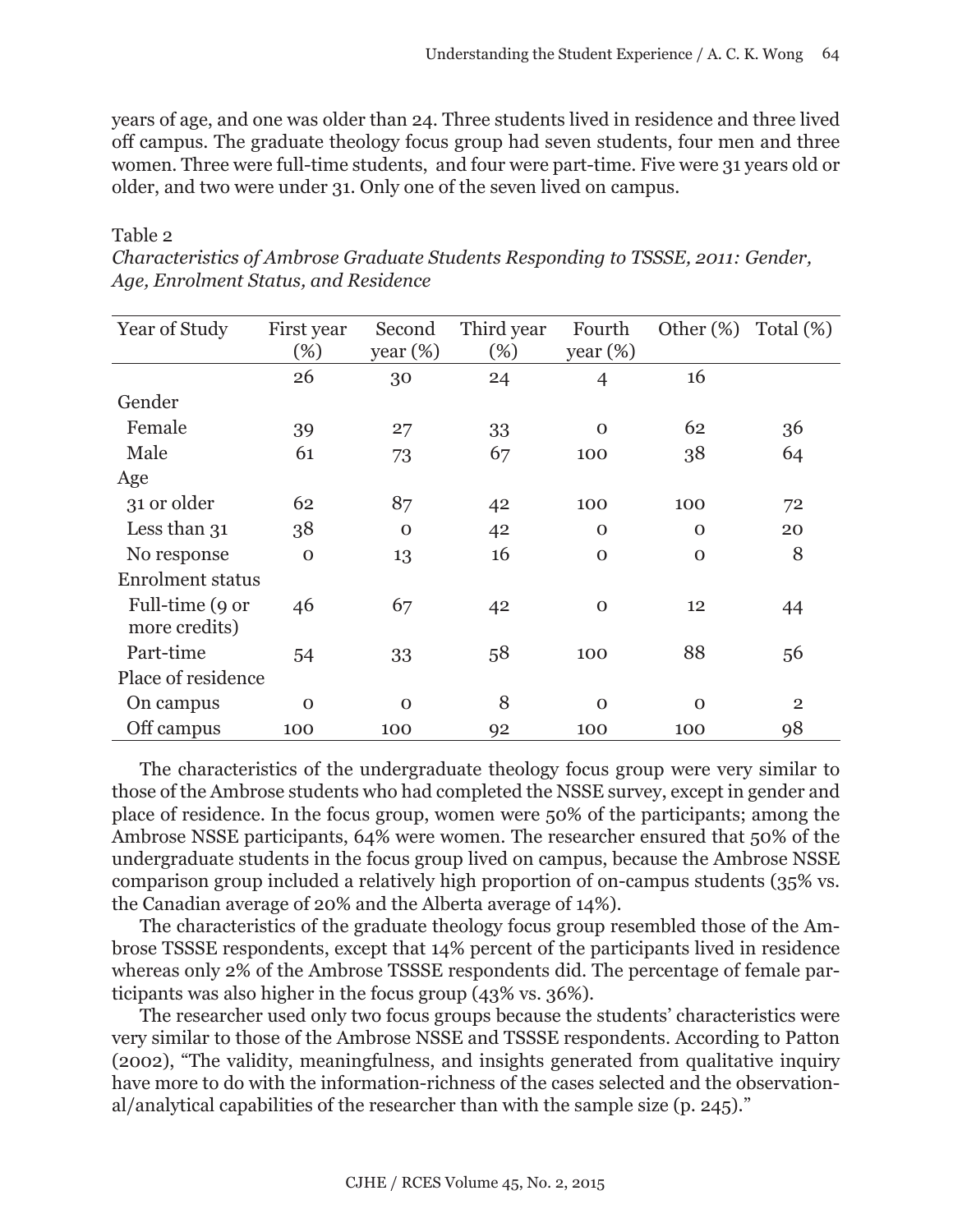The researcher met individually on campus with each focus group for about two hours. At the beginning of each meeting, the researcher had the participants sign a consent form that indicated the purpose of the study and how the data would be used. The researcher also received oral and written consent from the participants in both focus groups to videorecord the sessions and transcribe the discussion.

The interview guides for the focus groups contained 11 questions each. The questions were mainly based on those areas of engagement in which Ambrose respondents to the NSSE and TSSSE surveys scored lower than their peers. The researcher decided to use these deficiencies as a point of departure because he wanted to increase his understanding of the factors that promote student engagement. Along with the questions, the researcher used probes to stimulate the participants to be more introspective and to share more deeply (Glesne & Peshkin, 1992). The researcher emailed the final transcripts to each student for member checking, so that they could personally verify the viewpoints they had expressed and the statements they had made and thereby capture more fully their unique experiences (Gall, Gall, & Borg, 2003). Some students responded with simple affirmation, others responded with corrections to the final transcript, and still others did not respond at all.

For the analysis of the focus group data, the researcher used the constant comparative method (CCM) developed by Glaser and Strauss (Glaser & Strauss, 1967; Strauss, 1987; Glaser, 1992), along with a six-step process for using the CCM that was developed by Savin-Baden and Howell-Major (2013):

- Identify categories in events and behaviour.
- Name indicators in passage and code them (open coding).
- Continually compare codes and passages with those already coded to find consistencies and differences.
- Examine consistencies or patterns between codes to reveal categories.
- Continue the process until the category "saturates," and no new codes related to it are identified.
- Determine which categories are the central focus (axial categories) and, thus, form the category. (p. 437)

Charmaz (2005) states that the CCM of grounded theory involves

- comparing different people;
- comparing data from the same individuals with themselves at different points in time;
- comparing incident with incident;
- comparing data with category; and
- comparing one category with another. (p. 515)

The researcher modified the steps used by Savin-Baden and Howell-Major (especially bullet points two and six ) because both NSSE and TSSSE already provided categories, called benchmarks, of empirically tested sets of practices that cause students to experience satisfaction in the experiences of learning (Kuh, 2009; Lerer & Talley, 2010). In other words, the coding of student experiences from the focus group used the already predetermined categories of NSSE and TSSSE. The researcher made comparisons between the NSSE and TSSSE results and the data collected from the focus groups. For both the undergraduate and the graduate theology student experiences, the researcher compared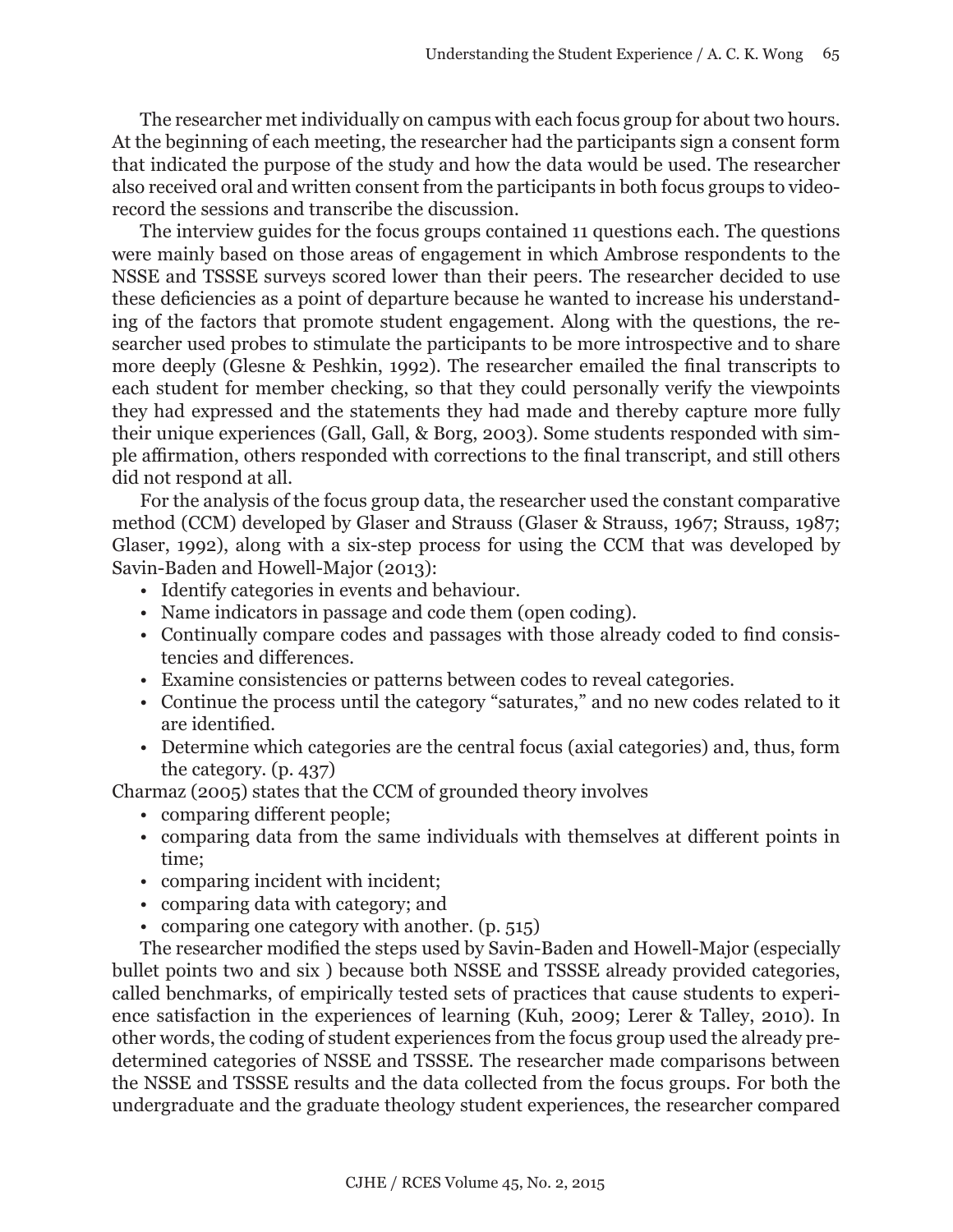data with category and with individual responses, and also compared one category with another. Moreover, colleague checking was used for the codes for reliability and triangulation purposes. Reliability means consistency in the use of the data between colleagues (Richards, 2011). The method used was to compare two codings of the same data.

## **Findings**

The researcher organized findings under the five NSSE/TSSSE benchmarks<sup>2</sup> of effective educational practice: student-faculty interaction, supportive campus environment, enriching educational experiences, level of academic challenge, and active and collaborative learning. The NSSE and TSSSE scores in the Tables have been given by the mean and the demographic characteristics have been given in percentages. The mean is the weighted arithmetical average of the student-level benchmark scores. Effect size indicates the practical significance of the mean difference. It is calculated by dividing the mean difference by the pooled standard deviation. In practice, an effect size of .2 is often considered small, .5 moderate, and .8 large. A positive sign value indicates that the institution's mean was greater than that of the comparison group, thus showing an affirmative result for the institution. A negative sign indicates the institution lags behind the comparison group, suggesting that the student behaviour or institutional practice represented by the item may warrant attention. The researcher will examine below in detail the scores that have negative signs.

## **Undergraduate Theology Students**

After examining the NSSE benchmark comparisons, the researcher decided to examine closely two groups of survey findings with comparatively low scores: results for the enriching educational experiences and active and collaborative learning benchmarks. Ambrose lagged behind its peer institutions in these two benchmarks. This was then followed by consideration of the student-faculty interaction and supportive campus environment benchmarks. Since the undergraduate theology focus group respondents said little about the level of academic challenge, this category was not given extensive treatment.

**Enriching educational experiences (EEE).** NSSE defined this benchmark as complementary learning opportunities that enhance academic programs: diverse experiences that teach students valuable things about themselves and others. Technology facilitates these experiences by enhancing collaboration between peers and instructors. Internships, community service, and senior capstone courses provide opportunities to integrate and apply knowledge. The survey questions in this category measured indicators such as these:

- hours spent participating in school-sponsored activities (e.g., student life events, chapel services, spiritual formation groups, and mission endeavours);
- practicum or field experience;
- community service or volunteer work;
- cross-cultural experience;
- foreign-language coursework;
- independent or directed study;
- culminating senior experience (e.g., capstone courses, senior projects or theses, and comprehensive exams);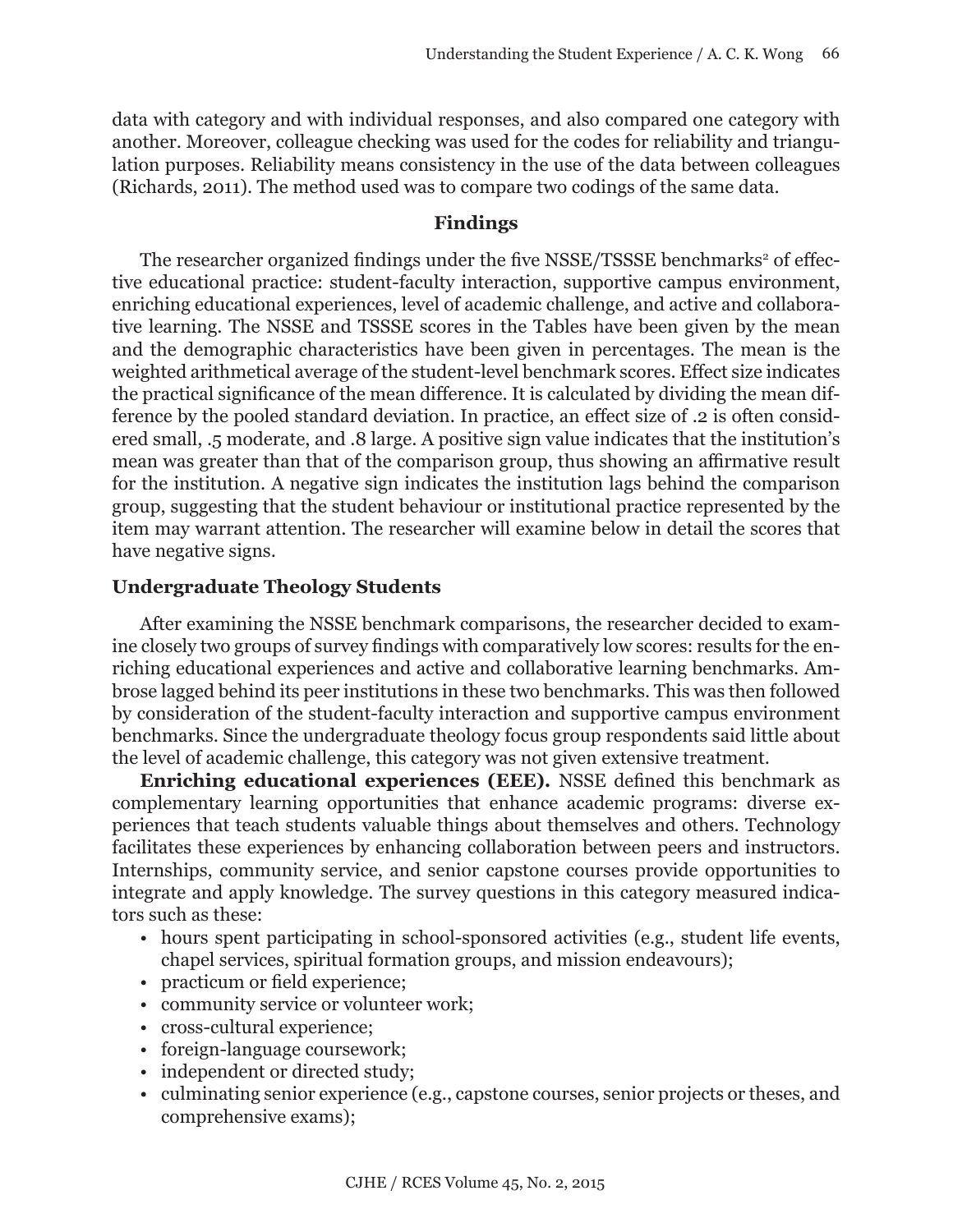- serious conversations with students of a different race or ethnicity;
- serious conversations with students who are very different from the respondent in terms of theological convictions, political opinions, or personal values; and
- whether the campus environment encourages contact among students from different economic, social, religious, and racial or ethnic backgrounds.
- using electronic medium (e.g., listserv, chat group, Internet, instant messaging, etc.) to discuss or complete an assignment.

|                        | Ambrose Canada |      | Effect size Alberta Effect size NSSE 2011 Effect size |      |        |      |        |
|------------------------|----------------|------|-------------------------------------------------------|------|--------|------|--------|
| First-year<br>students | 20.8           | 24.1 | $-.27$                                                | 24.1 | $-.27$ | 27.0 | $-.46$ |
| Senior                 | 36.7           | 34.3 | .15                                                   | 35.4 | .08    | 39.5 | $-.15$ |

Table 3 *Mean Comparisons for Enriching Educational Experiences Benchmark, NSSE 2011*

students

The NSSE 2011 comparison results are shown in Table 3. They suggest that Ambrose needed to focus on this particular benchmark because the effect size of -.46 for first-year students indicates that Ambrose's overall EEE lagged behind that of its peer institutions. However, the undergraduate theology students in the focus group mildly disagreed with this finding because they had benefited from field experiences in their courses and from practicums and internships. One student put it this way: "The practical application in class where we discussed a topic and then went on a field trip really helped my learning." In addition, many students in the focus group had taken travel-study courses. One such student found it "cool" to have received academic credit for a course that had enhanced learning. In summary, the students in the focus group believed that learning happens when they feel engaged in the learning process and that they had had this sense of engagement in many of their classes.

The members of the focus group also indicated that Ambrose provided many opportunities for co curricular activities that enriched their educational experience. Many of the co curricular activities provided opportunities for conversations about life issues and personal values. However, the members of the group also mentioned that they had to take the initiative to participate in these activities if they expected to reap the benefits of involvement.

As mentioned above, Ambrose had a higher percentage of students living in residence than the average Alberta, Canadian, or the top 10% of all NSSE institutions, so the researcher concluded that it was important to understand the perspective of off-campus students with respect to on-campus participation. The three residence and three off-campus students in the focus group all acknowledged that it was harder (but not impossible) for off-campus students to be involved in on-campus co curricular activities. One off-campus student summarized the sentiments of the three off-campus students as follows: "I need to work, and although I want to come I don't have time. . . . Besides that, it's an extra trip."

A number of students in the focus group, as stated earlier, indicated that they had no lack of co curricular opportunities on campus. However, they found it hard to balance their co curricular involvements with the demands of their academic program. Their un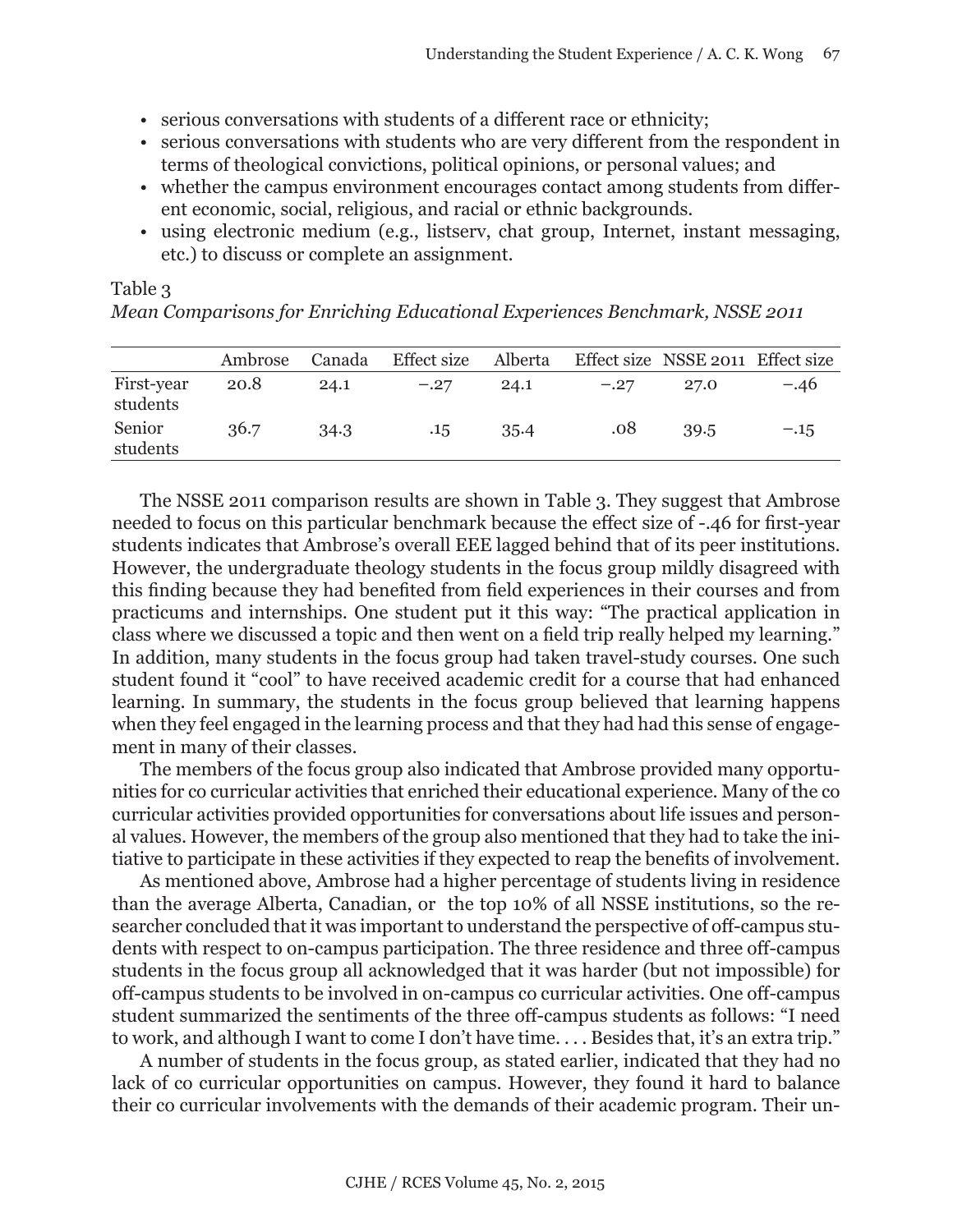ease was made more intense by the implicit pressure they felt to be involved in as many co curricular activities as possible. The group suggested that the administration find ways of helping students to balance these competing expectations.

Ambrose scored low on the EEE section that dealt with the faculty's use of electronic media. Such media help students collaborate with one another and with the instructor. The focus group concurred with the Ambrose NSSE finding (mean score of 2.40), noting that some professors used Moodle (a learning management system) effectively, while others did not use it at all.

With respect to the survey question on "culminating senior experience," the two seniors in the focus group regarded it as being inapplicable to their situation, because their degrees were more professionally oriented and did not require any kind of senior project.

**Active and collaborative learning (ACL).** This benchmark assumed that students learn more when they are intensely involved in their education and when they are asked to think about what they are learning in different settings. Collaborating with others in solving problems or mastering difficult material contributes to this sense of involvement and prepares students for the messy, unscripted problems they will encounter daily during and after their studies. The survey questions for the ACL benchmark included these components:

- asking questions in class or contributing to class discussions;
- making a class presentation;
- working with other students on projects during class;
- working with classmates outside of class to prepare class assignments;
- participating in a community service project or ministry endeavour as part of a course or for academic credit;
- discussing ideas from your readings or classes with others outside of class (students, family members, co-workers, etc.); and
- hours spent working in a ministry-related position.

The undergraduate theology students in the focus group said that a lot of their classes were discussion-based. One student put it this way: "I learn best in discussion, it hits it home for me a bit more.... It helps me make sense of my learning—it's not just knowledge for exams."

## Table 4

*Mean Comparisons for Questioning and Discussion Component of Active and Collaborative Learning Benchmark, NSSE 2011* 

|                                                 |                    | Ambrose Canada Effect |      | size | Alberta | Effect<br>size | <b>NSSE</b><br>2011 | Effect<br>size |
|-------------------------------------------------|--------------------|-----------------------|------|------|---------|----------------|---------------------|----------------|
| Asking questions First-year<br>in class or con- | students           | 2.45                  | 2.32 | .14  | 2.30    | .17            | 2.72                | $-.31$         |
| tributing to class<br>discussions               | Senior<br>students | 3.12                  | 2.74 | .41  | 2.72    | .43            | 3.04                | .09            |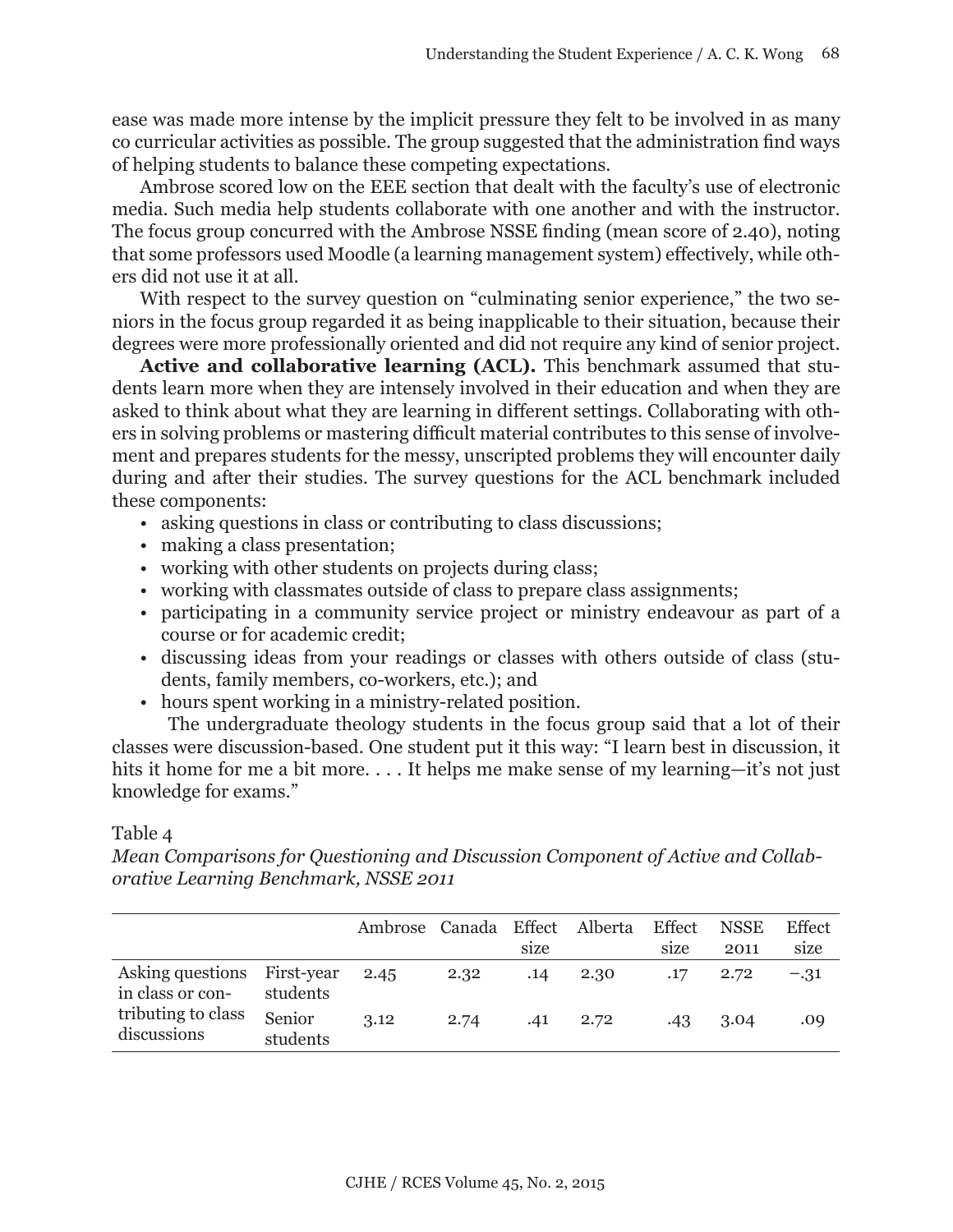Ambrose had above-average scores in one ACL question: as shown in Table 4, Ambrose was doing better than other schools in Canada and Alberta with respect to asking questions in class and classroom discussion. Senior students did even better, exceeding even the the top 10% of all NSSE institution scores for this item. One senior student in the focus group had this to say about classroom discussions: "I actually find that I build friends from discussion with my classmates. I get to know people through what they say in class, and I find that becomes very real because we're allowed to express how the topic relates to us." First-year students tend not to speak up or to ask questions as much as senior students. All the mean scores indicate this. Part of the reason is that first-year classes tend to be bigger than upper-level classes. The first-year students in the focus group said that they did not speak up in class or ask questions because they were unfamiliar with the subject matter and felt it was best to listen. One senior student, reflecting on his first year, observed, "Sometimes professors rein you in because you're giving an uneducated response. . . . You do need the foundations to get to the real stuff. . . . Although foundations are important they can be boring."

Table 5

*Mean Comparisons for Group Work Component of Active and Collaborative Learning Benchmark, NSSE 2011s*

|                                                    |                    | Ambrose Canada |      | Effect<br>size | Alberta | Effect<br>size | <b>NSSE</b><br>2011 | <b>Effect</b><br>size |
|----------------------------------------------------|--------------------|----------------|------|----------------|---------|----------------|---------------------|-----------------------|
| Working with First-year<br>other students students |                    | 1.9            | 2.13 | $-.22$         | 2.19    | $-.29$         | 2.38                | $-.51$                |
| on projects<br>during class                        | Senior<br>students | 1.7            | 2.23 | $-.53$         | 2.26    | $-.58$         | 2.51                | $-.84$                |

Ambrose students did not score as well on the question about working with classmates on projects during class. The researcher posed to the focus group the NSSE questions whose results are summarized in Table 5: "To what extent do you feel working with other students on group assignments inside and outside of the classroom would enhance your learning? What disadvantages do you see in doing group assignments together and how might they be addressed?" The students responded that they had concerns about group work, and these concerns (if they were shared by Ambrose respondents as a whole) may have accounted for Ambrose's low NSSE scores. Many of the students in the focus group thought that their instructors did not take into account such factors as differences in learning styles or differences in personality when they assigned group projects. In any event, the group observed that a few people in the work group did the majority of the work. As one student put it, "Some in the group didn't carry their weight for the class assignment." The participants suggested that group work would become more meaningful if instructors were to provide several options for group projects, and if they were to take into account personality and learning styles in assigning groups.

**Student-faculty interaction (SFI).** This benchmark had to do with how students learn first-hand by interacting with professors inside and outside the classroom and by observing how faculty-as-experts think about and solve practical problems. In the pro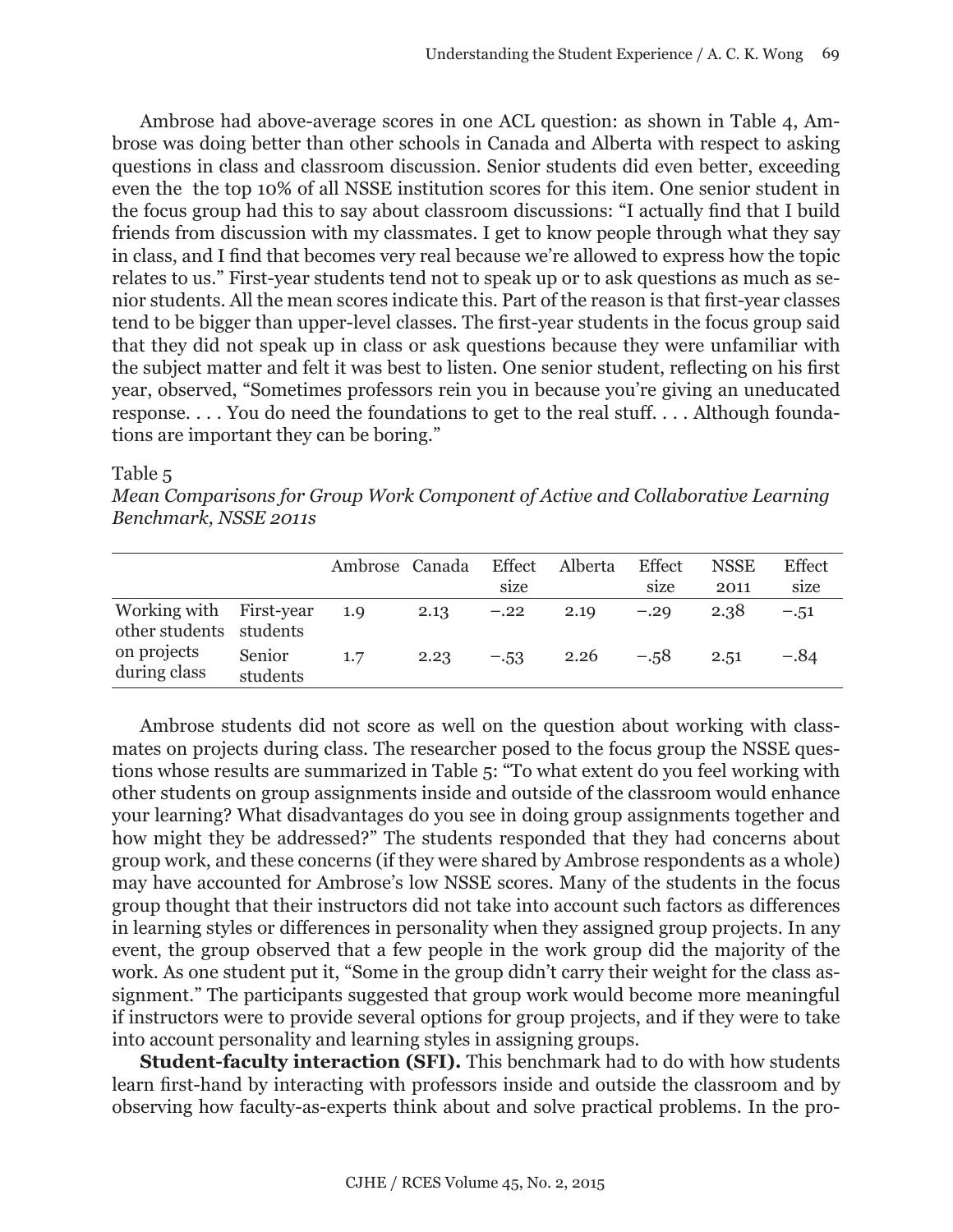cess, professors may become role models, mentors, and guides for continuous, lifelong learning. The SFI items included these indicators:

- discussing grades or assignments with an instructor;
- talking about career plans with a faculty member or advisor;
- discussing ideas from your readings or classes with faculty members outside of class;
- working with faculty members on activities other than coursework (committees, orientation, student-life activities, etc.);
- receiving prompt written or oral feedback from faculty on your academic performance; and
- working on a research project with a faculty member outside of course or program requirements.

On the question that dealt with student-faculty interaction outside of class time on ideas from readings or classes, Ambrose first-year students did better than their peers in schools in Canada and Alberta. Senior students also exceeded not only the mean Alberta and Canada scores but also the top 10% of all NSSE institution scores. The focus group agreed with this finding and attributed Ambrose's good showing to small class size and the willingness of faculty to discuss further or clarify ideas presented in class or in the readings. All participants thought that their instructors went the extra mile in helping their students understand the subject matter. Some also mentioned that they had talked with faculty about vocational matters. Others confessed that they had left this resource untapped. For example, many of the first-year students in the focus group seemed to be unaware that their academic advisors could help them navigate course sequencing or gain a comprehensive understanding of the curriculum. These findings suggest communication between students, especially first-year students, and faculty needed to improve.

**Supportive campus environment (SCE).** This benchmark assumed that students perform better and are more satisfied at universities that are committed to their success and cultivate positive working and social relations among different groups on campus. The SCE-related survey questions covered the following indicators:

- campus environment that provides the support needed to help succeed academically;
- campus environment that helps students cope with their non-academic responsibilities (work, family, etc.);
- campus environment that provides the support needed to thrive socially;
- quality of relationships with other students;
- quality of relationships with faculty members; and
- quality of relationships with administrative personnel and offices.

All students in the focus group had attended the orientation at the beginning of their first fall semester. They described it as a welcoming and enjoyable experience because, thanks to the involvement of upper-year orientation leaders, it gave them the opportunity to meet other students. The orientation period also provided them with helpful suggestions for navigating university life. The students in the focus group also appreciated the variety of co curricular activities available to those willing to initiate the necessary contact. All spoke positively about residence assistants and floor meetings, both of which helped them meet social and spiritual needs. They also valued the high quality of their re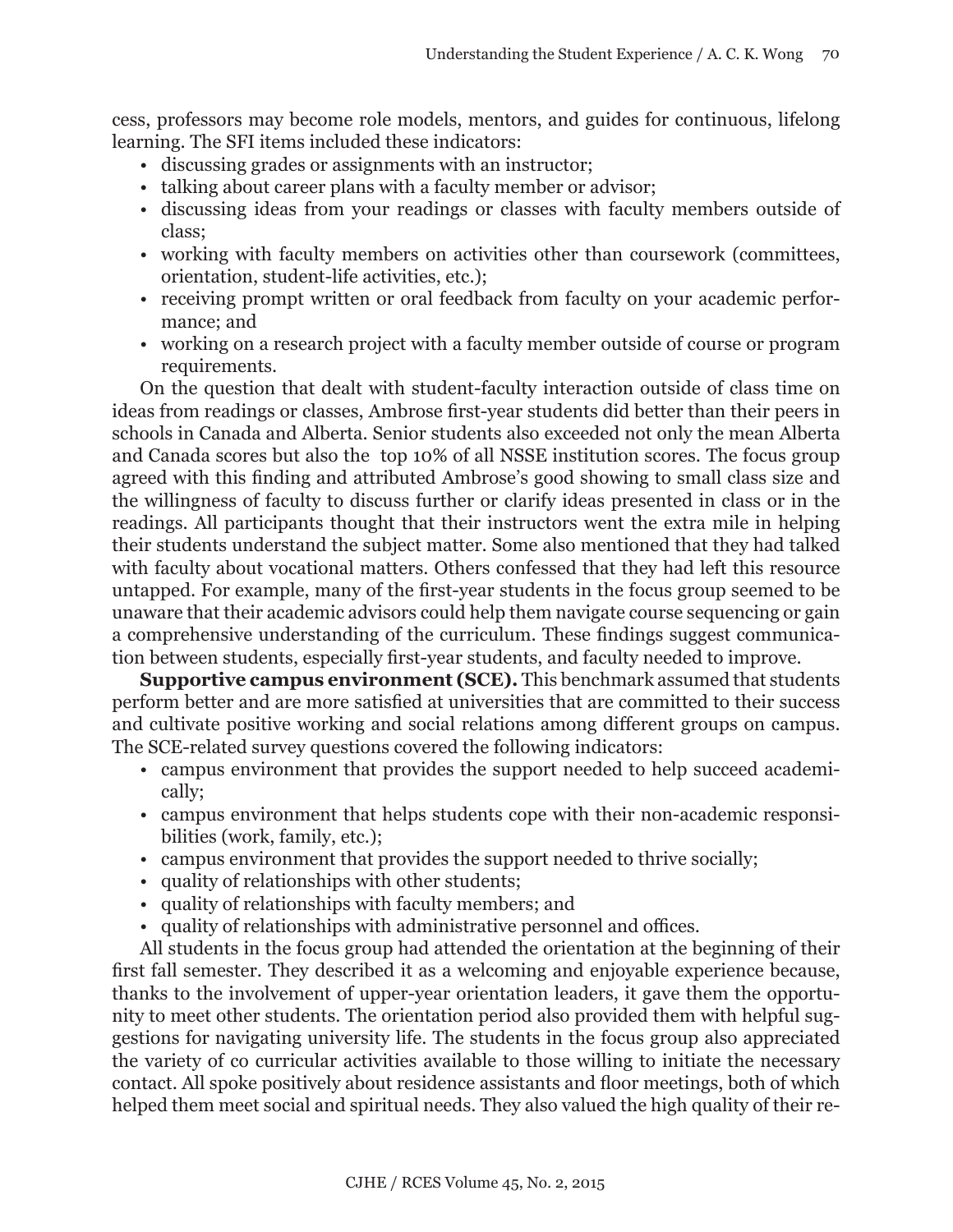lationship with faculty. Some said that they went to faculty not just for academic advising but also to seek advice on personal and spiritual matters. The members of the focus group also availed themselves of the counselling services offered by the Student Development Department. They also mentioned that they found it easy to get spiritual and personal help on campus.

However, group members expressed a concern that commuter students needed to be "super-intentional" in developing relationships. Some mentioned that off-campus students found it easier to befriend other off-campus students than to develop relationships with residence students. According to one residence student, "We are with each other 24/7 and sometimes we forget to include others not in residence."

#### **Graduate Theology Students**

TSSSE, the survey instrument that measures the engagement levels of graduate theology students, used the same indicators, definitions, and terms as NSSE. Four out of the five NSSE benchmarks have been defined above; the fifth, level of academic challenge, will be elaborated on below. Further, not only are the mean scores reported for first-year students and senior graduate theology students but also institution-reported class levels are used and reported because master degrees are typically two or three years in duration. Thus, all randomly selected or census-administered students are included in the analysis.

**Enriching educational experiences (EEE).** The mean score for EEE in the TSSSE 2011 results for Ambrose first-year graduate theology students was 21.1; for peers at other institutions, it was 28.7. For senior students, the mean scores were 37.7 and 41.0 respectively. The TSSSE results indicate that some graduate theology students were missing the benefits of full participation in the life of the campus by choosing not to attend events or engage in co curricular opportunities. The focus group helped identify the primary motivation of those who participated, the barriers for those who did not, and the perceptions of the value of participation in activities outside of the classroom (the discussion in the next section below will elaborate further on this).

Most of the graduate theology students in the focus group valued the spiritual formation component of their educational experience and believed that aspects of spiritual formation enriched their educational experience. Their primary motivation for involving themselves in spiritual formation was to meet others and to find and build community. A number of them mentioned that they or their fellow students have other communities for personal support, and that these other communities also enhanced their educational experience. One student put it this way: "My primary community that supports me is my church, but it's nice that there are other students who can more specifically understand the journey of graduate education at Ambrose."

**Supportive campus environment (SCE) and student-faculty interaction (SFI).** The SCE mean scores for first-year students were 50.1 (for Ambrose) and 57.3 (for TSSSE 2011 respondents overall); for senior students they were 62.8 (Ambrose) and 51.7 (TSSSE). These scores indicate that, contrary to the experience of their TSSSE peers, Ambrose graduate theology students' perception that their campus environment was supportive increased over the years. When asked "To what extent do you feel that you and your success are a high priority for the staff and faculty who work at Ambrose?" most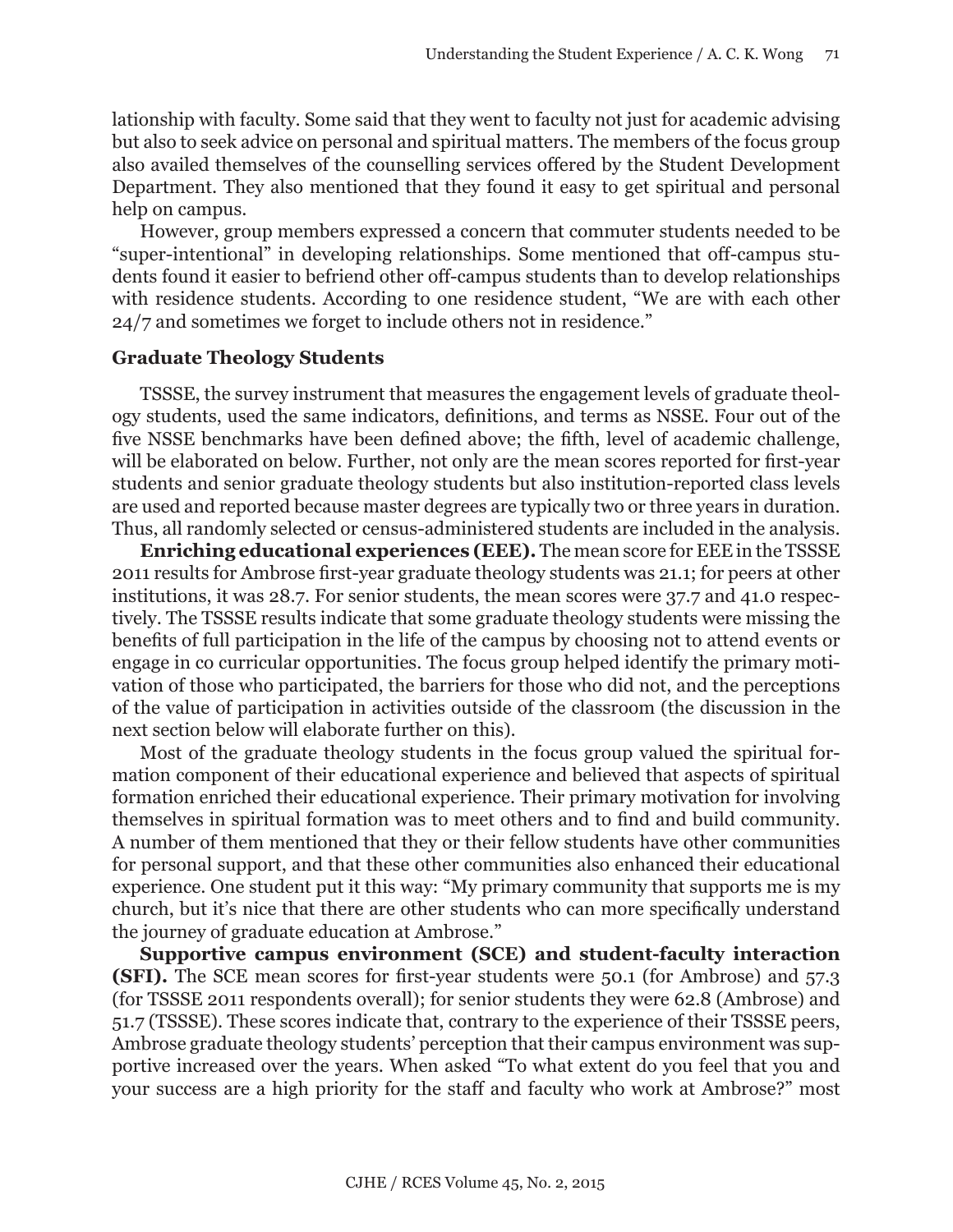students in the focus group answered, "The faculty places a high priority on our success." One student offered an explanation: "If my professor didn't mention the student services in class, I wouldn't have used it."

The service that the students in the focus group used the most was Learning and International Services. They believed that the director of this department was determined to help them succeed academically. They also mentioned that the Finance Office and the Registrar's Office served them efficiently and professionally. Although graduate theology students are older than undergraduate students, they still need both community and physical space to build deep relationships with their fellow students. Most students in the group believed that Ambrose offered student services only to undergraduates. Some thought that they would like to use these services but were not sure whether they could legitimately do so. A number of them echoed the sentiment of the student who said, "I feel guilt in using student service because I might be wasting the person's time or I'm taking time that an undergrad student could use." Another student added, "I wanted to use the career services but I wasn't sure it was for me to use." Ambrose clearly needed to address this misperception.

When asked about the physical layout of the campus, the members of the focus group responded that they liked the existing campus but that they initially found it hard to navigate. The maps they were provided with did not help because the terminology the maps used was incomprehensible.

The 2011 SFI mean scores (Ambrose first-year students, 22.2; TSSSE first-year students, 21.7; Ambrose senior students, 32.0; TSSSE senior students, 27.1) showed that Ambrose was keeping up with or slightly exceeding its comparison group in this area. The focus group interviews indicated that graduate theology students sought support from two sources: other students and their faculty advisors. All the students in the focus group appreciated the presence of faculty at community events, their desire to build community, and their helpfulness in providing academic and personal guidance. A number of students in the focus group mentioned that they had discussed vocational issues with faculty.

Level of academic challenge (LAC). Challenging intellectual and creative work is central to student learning and collegiate quality. Universities promote high levels of student achievement by emphasizing the importance of academic effort and setting high expectations for student performance. LAC-related survey questions covered such areas as these:

- hours spent preparing for class (studying, reading, writing, doing homework or lab work, etc., related to academic program);
- number of assigned textbooks, books, or book-length packs of course readings;
- number of written papers or reports of 20 pages or more, between five and 19 pages, and fewer than five pages;
- coursework that emphasizes analysis of the basic elements of an idea, experience or theory;
- coursework that emphasizes synthesis and organizing of ideas, information, or experiences into new, more complex interpretations and relationships;
- coursework that emphasizes making of judgments about the value of information, arguments, or methods;
- coursework that emphasizes applying theories or concepts to practical problems or in new situations;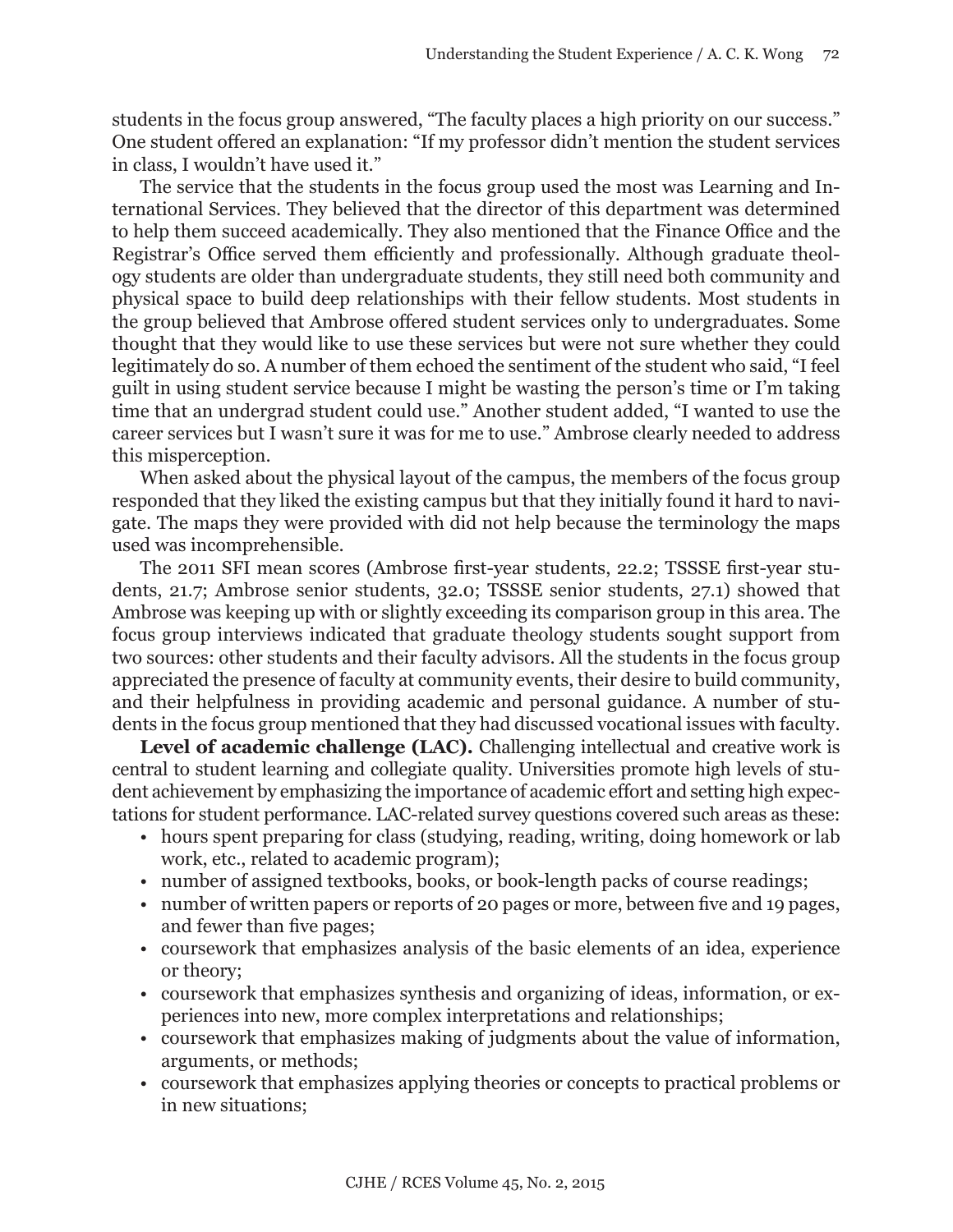- working harder than you thought you could to meet an instructor's standards or expectations; and
- campus environment that emphasizes spending significant amount of time studying and on academic work.

#### Table 6

*Mean Comparisons for Level of Academic Challenge Benchmark, TSSSE 2011*

|                      | Ambrose | <b>TSSSE 2011</b> |
|----------------------|---------|-------------------|
| First-year students  | 73.0    | 55.2              |
| Second-year students | 79.8    | 55.4              |
| Senior students      | 75.4    | 54.2              |

As Table 6 indicates, the mean score of Ambrose first-year graduate theology students on this part of the survey was 73.0; the mean score for TSSSE respondents as a whole was 55.2. The first-year students in the focus group indicated that they did spend considerable time preparing for class and doing homework and assignments. Full-time students especially seemed to spend a significant amount of time studying; as mentioned above, this diligence might have hindered their ability to participate in social events and other community building activities.

## Table 7

*Mean Comparisons for Active and Collaborative Learning Benchmark, TSSSE 2011*

|                      | Ambrose | <b>TSSSE 2011</b> |
|----------------------|---------|-------------------|
| First-year students  | 32.5    | 33.2              |
| Second-year students | 37.9    | 38.4              |
| Senior students      | 40.5    | 39.0              |

**Active and collaborative learning (ACL).** Table 7 shows the overall mean comparison with respect to ACL: Ambrose's mean scores are similar to those of TSSSE respondents as a whole. Students in the focus group did not discuss to any significant degree this aspect of their student experience. However, they did mention collaborative learning activities that took place outside of the classroom in such places as the graduate lounge and the group study rooms in the library. As mentioned above, they did not believe that the graduate meeting area provided enough privacy for small-group conversation; and even though they enjoyed conversing in the group study rooms, they thought they were monopolizing the space.

Both the overall TSSSE results and the focus group interviews indicated that graduate theology students believed that working with other students inside and outside of the classroom enhances learning. Two items from the TSSSE ACL-related questions made the point: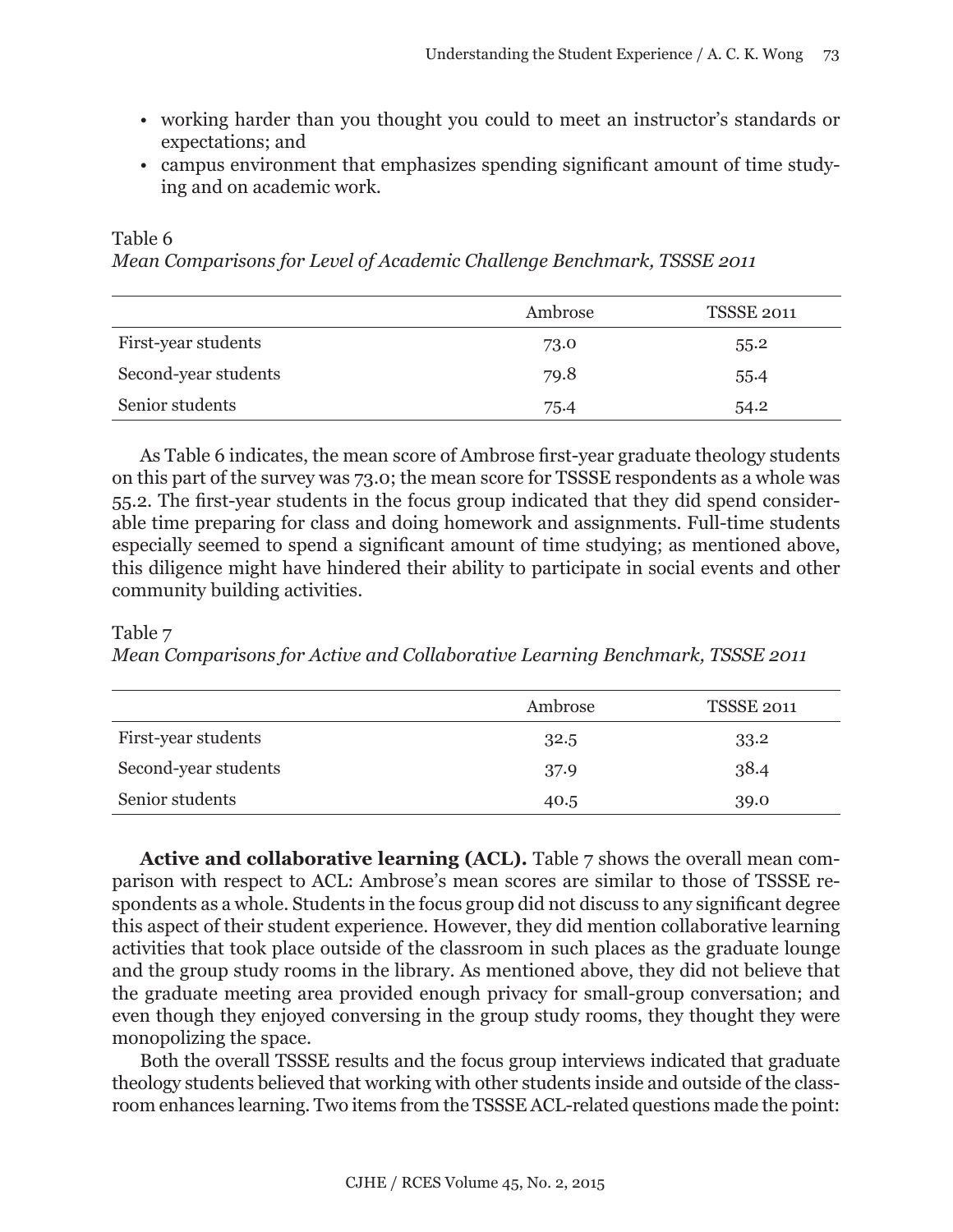- working with other students on project during class; and
- working with classmates outside of class to prepare class assignments.

The answer options were *sometimes*, *often*, and *very often*. According to the raw data, Ambrose first-year graduate students responded that they worked with others during class 61.6% of the time; senior students said they did so 75% of the time. Ambrose first-year graduate students said they worked with others outside of class 53.9% of the time; senior students said they did this 66.7% of the time.

Most members of the focus group, when asked "Where have some of your positive educational engagement experiences happened inside and outside of classes?" responded that working with others helped in their learning. One senior student said: "One or two of the professors have group assignments and that helps me, especially when I don't understand something."

### **Discussion**

#### **Undergraduate Theology Students**

Ambrose's mean overall comparison score for EEE falls below the provincial and national benchmarks for first-year students and slightly above the provincial and national scores for senior students. The student focus groups provided an explanation for this finding. Indeed, they slightly disagreed with one aspect of it. They indicated that professors in their classroom teaching provided a lot of EEE and that students had ample opportunity to connect with one another by way of the co curricular activities on campus. However, they also identified barriers to EEE: namely, travel and lack of time. Both residence and off-campus students mentioned lack of time, because of either part-time work or academic studies, as the main deterrent to participation in co curricular activities. Many respondents voiced a concern for off-campus students who had to travel back to campus for events or who had to stay longer on campus to attend them. The matter of commuter students' lack of connection with other students also came up in the focus groups' discussion of SCE. This sense of disconnection is commonly felt by commuter students at all institutions, and it has received considerable attention in the literature (Alfano & Eduljee, 2013; Astin, 1984; Bradley, 2006; Kuh, Gonyea, & Palmer, 2001; Newbold, Mehta, & Forbus, 2011).

The ACL narratives from the student focus group confirmed the NSSE finding that Ambrose was on par with or lagging a bit behind its provincial and national counterparts in this area. Ambrose's chief weakness in ACL had to do with group work. The student focus group feedback indicated at least one reason for this: students did not like group work because there is no way to measure the relative contribution of each group member, and because professors did not know how to use group work effectively. As both the NSSE results and the focus group discussions indicated, Ambrose actually did well in other aspects of ACL, such as asking questions and classroom discussion. These data aligned well with the findings of teaching and learning and student engagement literature, which indicate that instructors can foster engagement in a variety of ways, among them discussion in classes, knowing students' names, responsiveness to students' questions, urging students to seek help, and assigning effective aids to learning (Ambrose et.al, 2010; Barkley, 2010; Miller, 2008).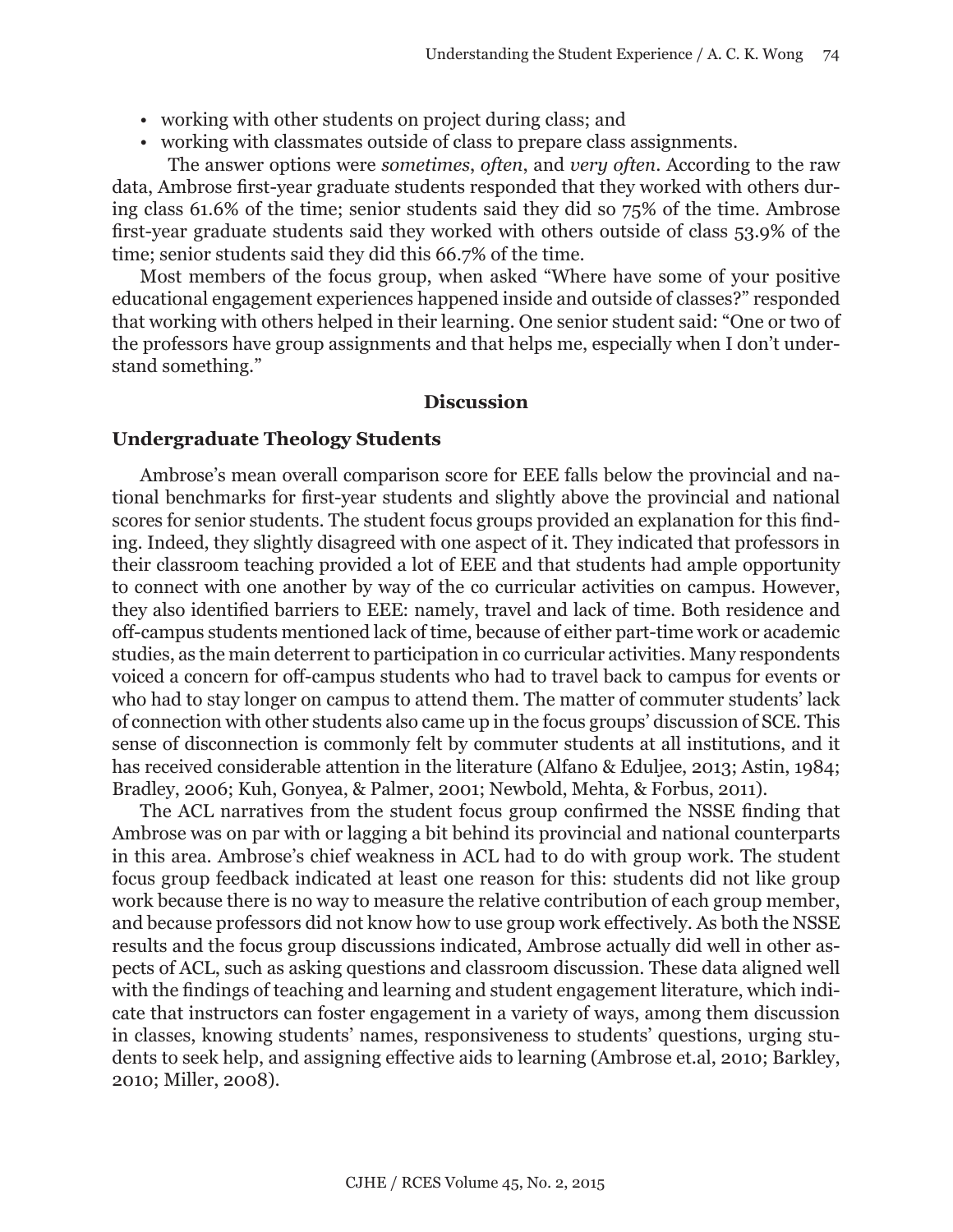Students in the focus group spoke very little about the level of academic challenge, even though some of the focus group questions targeted this category. The researcher found this rather disconcerting, as there was little conversation about the teaching and learning moments in the classroom, course objectives, or the nature of assignments. The researcher discovered a partial explanation for this deficiency on reviewing the overall NSSE 2010 results for LAC (Table 8). The scores for Ambrose met or exceeded those of institutions in Canada in 2010, but in 2011 the Ambrose first-year scores fell slightly below the national and provincial averages. The mean comparison scores for 2011 (Tables 9 and 10) indicate more precisely the single items in which Ambrose needed to increase the level of academic challenge. With the exception of the results for campus environment, Ambrose's single-item scores followed the provincial and national trends in that they increased from the first year to the senior year. Ambrose's statistically significant areas of weakness vis-à-vis national and provincial results were the following items:

- for first-year students: analyzing the basic elements of an idea, experience, or theory, such as examining a particular case or situation in depth and considering its components;
- for both first-year and senior students: number of written papers or reports of 20 pages or more; and
- for senior students: number of written papers or reports of between five and 19 pages.

| Mean Comparisons for NSSE Level of Academic Challenge (LAC), 2010-2011 |        |          |             |         |             |                            |                |         |        |             |                                                       |             |                                                                    |                |
|------------------------------------------------------------------------|--------|----------|-------------|---------|-------------|----------------------------|----------------|---------|--------|-------------|-------------------------------------------------------|-------------|--------------------------------------------------------------------|----------------|
|                                                                        |        |          |             | 2010    |             |                            |                |         |        |             | 2011                                                  |             |                                                                    |                |
|                                                                        | mbrose | Canada   | Effect Size | Alberta | Effect Size | $rac{1}{2}$<br><b>NSSE</b> | Size<br>Effect | Ambrose | Canada | Effect Size | <b>Alberta</b>                                        | Effect Size | 2011<br><b>NSEE</b>                                                | Size<br>Effect |
| First-Year 51.1                                                        |        | 50.9 .01 |             |         |             |                            |                |         |        |             |                                                       |             | $57.2$ -.47 $53.9$ -.20 $48.2$ $51.2$ -.23 $50.6$ -.19 $53.2$ -.38 |                |
| Senior                                                                 |        |          |             |         |             |                            |                |         |        |             | 56.3 56.6 -.03 60.4 -.30 57.5 -.09 55.7 55.5 .02 54.3 | .10         | 57.1                                                               | $-.10$         |

# Table 8

Table 9

*Mean Comparisons for Analyzing an Idea, Experience, or Theory Component of Level of Academic Challenge Benchmark, NSSE 2011*

|                                                                                                                                                             | Ambrose | Canada | Effect<br>size | <b>Alberta</b> | Effect<br>size | <b>NSSE</b><br>2011 | Effect<br>size |
|-------------------------------------------------------------------------------------------------------------------------------------------------------------|---------|--------|----------------|----------------|----------------|---------------------|----------------|
| Analyzing the basic elements of an idea, experience, or theory, such as examining a particular<br>case or situation in depth and considering its components |         |        |                |                |                |                     |                |
| First-year students                                                                                                                                         | 2.87    | 3.11   | $-.31$         | 3.14           | $-.35$         | 3.16                | $-.38$         |
| Senior students                                                                                                                                             | 3.20    | 3.25   | $-.07$         | 3.25           | $-.08$         | 3.30                | $-.14$         |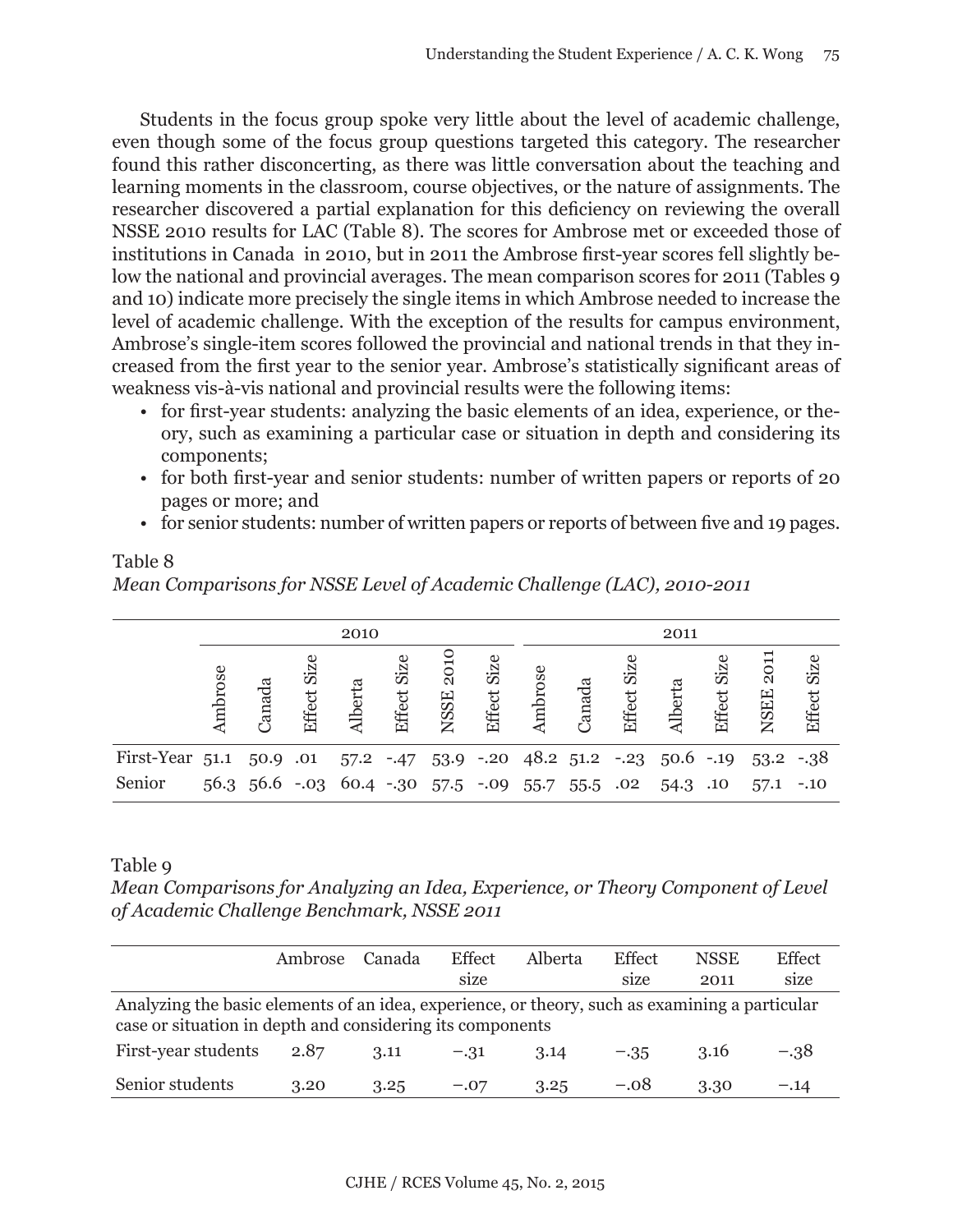|                                                            | Ambrose | Canada | Effect | Alberta | <b>Effect</b> | <b>NSSE</b> | Effect |
|------------------------------------------------------------|---------|--------|--------|---------|---------------|-------------|--------|
|                                                            |         |        | size   |         | size          | 2011        | size   |
| Number of written papers or reports of 20 pages or more    |         |        |        |         |               |             |        |
| First-year students                                        | 1.11    | 1.41   | $-.40$ | 1.29    | $-.28$        | 1.30        | $-.27$ |
| Senior students                                            | 1.36    | 1.81   | $-.53$ | 1.76    | $-.48$        | 1.65        | $-.36$ |
| Number of written papers or reports between 5 and 19 pages |         |        |        |         |               |             |        |
| First-year students                                        | 2.34    | 2.26   | .10    | 2.15    | .25           | 2.21        | $-.16$ |
| Senior students                                            | 3.15    | 2.70   | .48    | 2.58    | .63           | 2.56        | $-.62$ |

Table 10 *Mean Comparisons for Written Assignments Components of Level of Academic Challenge Benchmark, NSSE 2011*

From 2010 to 2011, Ambrose's mean single-item scores for these three components fell slightly. For example, the first-year mean score for analyzing the basic elements of an idea, experience, or theory slipped from 2.98 to 2.87 (Table 11). Over the same period, senior students' scores for this item improved slightly, from 3.19 to 3.20. The faculty of Ambrose needed to devise a long-term strategy for increasing the level of academic challenge.

#### Table 11

*Mean Comparisons for Analyzing an Idea, Experience, or Theory Component of Level of Academic Challenge Benchmark, NSSE 2010 and NSSE 2011*

|                                                                                                                                                             | 2010 | 2011 |
|-------------------------------------------------------------------------------------------------------------------------------------------------------------|------|------|
| Analyzing the basic elements of an idea, experience, or theory, such as examining a particular<br>case or situation in depth and considering its components |      |      |
| First-year students                                                                                                                                         | 2.98 | 2.87 |
| Senior students                                                                                                                                             | 3.19 | 3.20 |

## **Graduate Theology Students**

Ambrose's TSSSE 2011 results seemed to be consistent with the feedback from the graduate student focus groups. However, a few inconsistencies occurred with respect to EEE. Enriching educational experiences really depends on the degree to which students engage with one another. Engagement, in turn, has a direct correlation with how often students are on campus. Obviously, the full-time students felt more engaged. Like their undergraduate counterparts, graduate theology students attributed their lack of time spent on campus to the demands of coursework. "Work, lots of hard studying!" was how one student summed up the Ambrose experience. However, graduate theology students also mentioned other time-limiting factors, such as full-time employment and family. This is understandable because most graduate theology students were studying part-time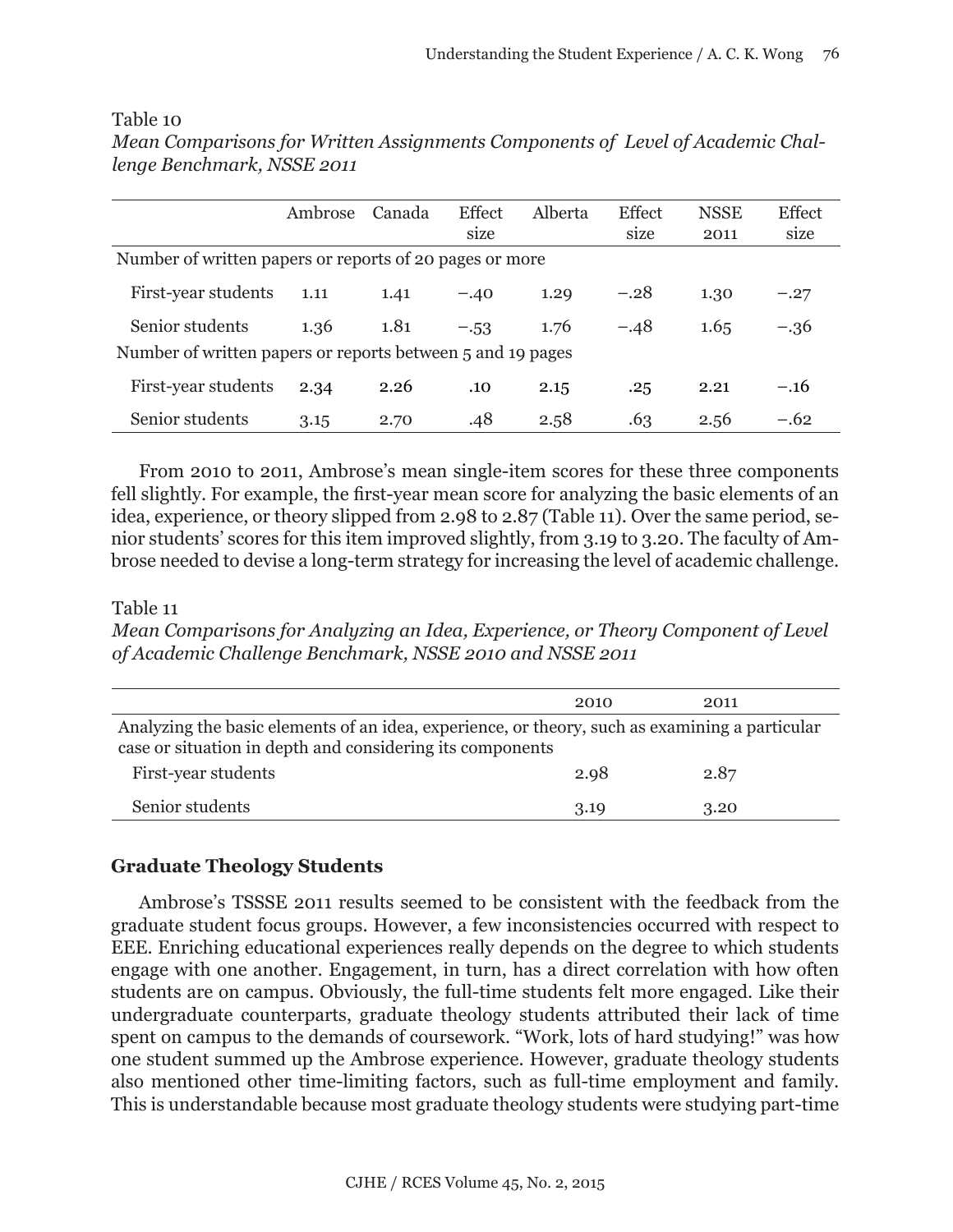and taking fewer than nine credits. The 2011 enrolment figures from the Registrar's Office confirmed this: 88 (69%) were studying part-time, and 40 (31%) were full-time. Indeed, most graduate theology students in North America are studying part-time (Aleshire, 2008; Association of Theological Schools, 2011–2012).

Another inconsistency with respect to EEE centred on space and communication. All the students in the focus group mentioned two primary hindrances to building community, the first being the lack of common space for in-depth conversation. Graduate theology students had only a couple of tables in a hallway as their meeting space, which led one student to complain that "the space we have now feels like an add-on, it's not private enough." Another half-jokingly remarked, "There are two places you can talk theology, at the bar and here at Ambrose. You can't really talk theology in the church. . . . Here on campus we're allowed to ask questions and ponder and don't feel like we have to have all the answers. Having a good designated space would enhance and welcome conversation from a diverse group of people in age, culture, and denominational backgrounds."

The communication of social events is another aspect of enhancing social life that was being done poorly. One student had this to say: "You have to look for things, it's not communicated; or if it is, it needs to be communicated multiple times!" Another student added, "I found out about the event only after the fact." Most members of the focus group agreed that the publicizing of community-building events needed to be improved.

## **Recommendations for Moving Forward**

The following recommendations are based on the narratives from the two focus groups:

- That a collegium for undergraduate commuter students be established to facilitate the following educational outcomes: (1) enhanced community within the student body and between students and faculty; (2) increased opportunities for individual and group study; and (3) social integration via the sharing of meals.
- That the director of commuter life oversee the development of a commuter life program (to facilitate further the development of community).
- That a dedicated space for graduate theology students be found and developed appropriately to enhance (1) community life within the student body and between students and faculty; (2) opportunities for individual and group study and theological conversations; and (3) social integration through the sharing of meals.
- That both the Student Development Department and the faculty find ways to assist students in balancing academic and cocurricular expectations.
- That the faculty, through the Teaching and Learning Committee, consider ways to enhance active learning in the classroom and group learning.
- That the faculty devise strategies to increase the level of academic challenge.

## **Limitations**

The findings and recommendations of this preliminary study are limited to a religiously based university and graduate theology school in western Canada. The findings and recommendations would likely be different at other institutions of higher learning in other locations and in settings of greater diversity. If other aspects of engagement were measured by the NSSE and TSSSE surveys, and if other aspects of the focus group in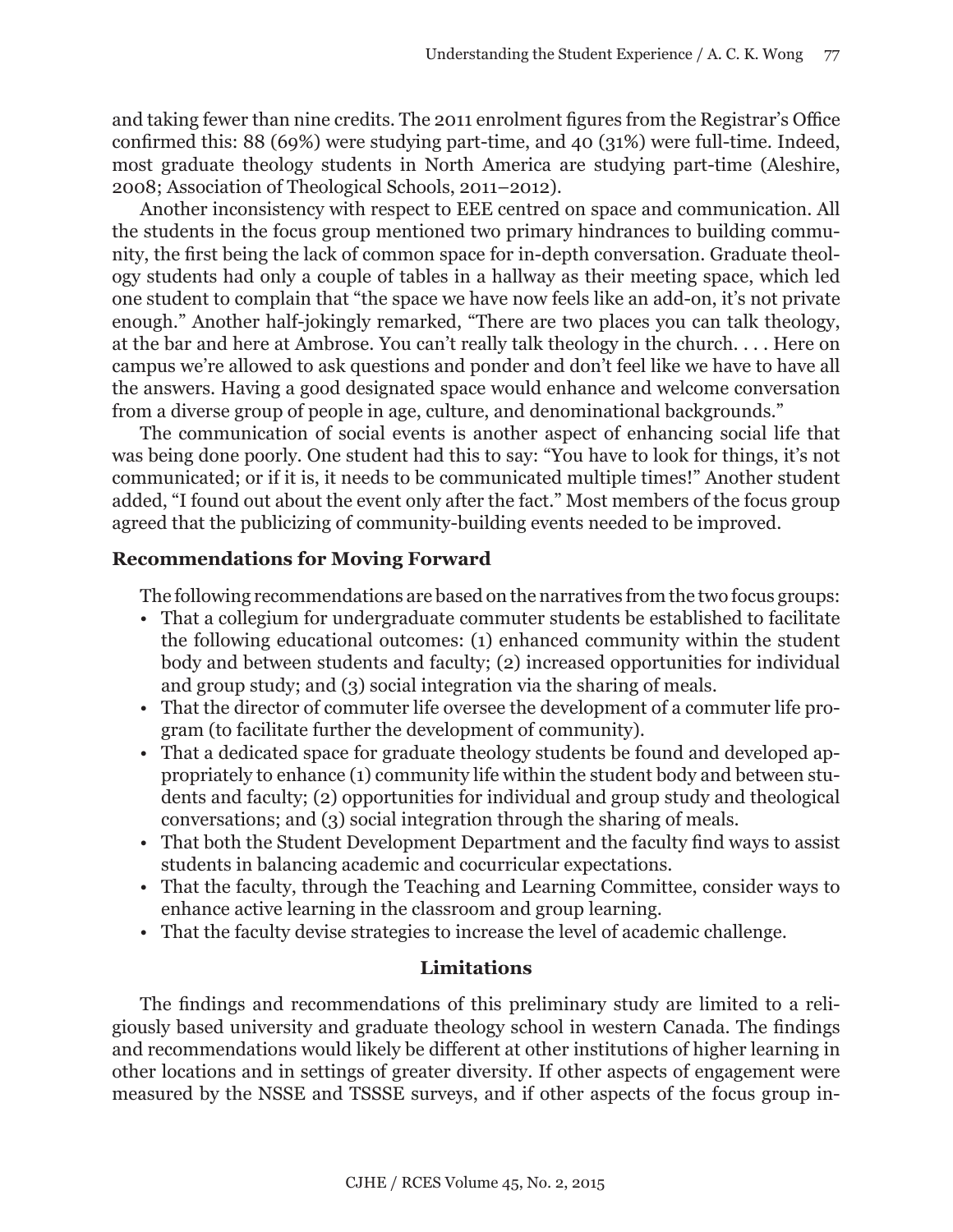terviews had been emphasized, the results might have differed or changed. The small number of focus groups was also a limiting factor; a greater number of groups might have affected the findings. Moreover, because this study is qualitative in nature and not quantitative, it would require considerable refinement to make its findings generalizable. Finally, this study is exploratory in nature, and so it should not be used on its own as a means of explaining the intricacies and complexities of student engagement.

#### **Conclusion**

Ambrose has used the NSSE and TSSSE surveys as means of improving student learning inside and outside the classroom. Kuh's (2003) comment about the use of NSSE accords well with this intention: "Although NSSE does not directly assess learning outcomes, the results from the survey point to areas where colleges are performing well in enhancing learning, as well as to aspects of the undergraduate experience that could be improved" (p. 26). Kuh's view applies equally to the graduate experience as well. For Ambrose, the NSSE benchmark of effective educational practices provided a point of departure for conversations about learning, student engagement, and institutional improvement. As Morehouse (2012) aptly puts it, "Surveys provide mathematical descriptions of trends, attitudes, and opinions of a group of participants" (p. 78). The present study has demonstrated the need for an additional analysis of student engagement that would complement NSSE and TSSSE by providing qualitative data to supplement the quantitative data provided by the two survey instruments. Whereas previous studies have used qualitative data simply to triangulate the quantitative data to affirm or disprove a particular NSSE benchmark (Cohen, Manion, & Morrison, 2000), the qualitative data from the focus groups in the present study provided—in the students' own words—insight into the "why" of their lived educational experiences.  $\blacklozenge$ 

#### **Notes**

- <sup>1</sup> The Theological School Survey of Student Engagement is an adaptation, for graduate students of theology, of the National Survey of Student Engagement and the Law School Survey of Student Engagement. For validity and reliability issues see Fuller (2009).
- <sup>2</sup> NSSE has recently replaced the term "benchmarks" with "engagement indicators" and revised the categories.

#### **References**

Aleshire, D. (2008). *Earthen vessels: Hopeful reflections on the work and future of theological schools.* Grand Rapids, MI: Eerdmans.

Alfano, H., & Eduljee, N. (2013). Differences in work, levels of involvement, and academic performance between residential and commuter students. *College Student Journal, 47* (2)*,* 334–343.

Ambrose, S., Bridges, M., DiPietro, M., Lovett, M., & Norman, M. (2010). *How learning works: Seven research-based principles for smart teaching.* San Francisco, CA: Jossey-Bass.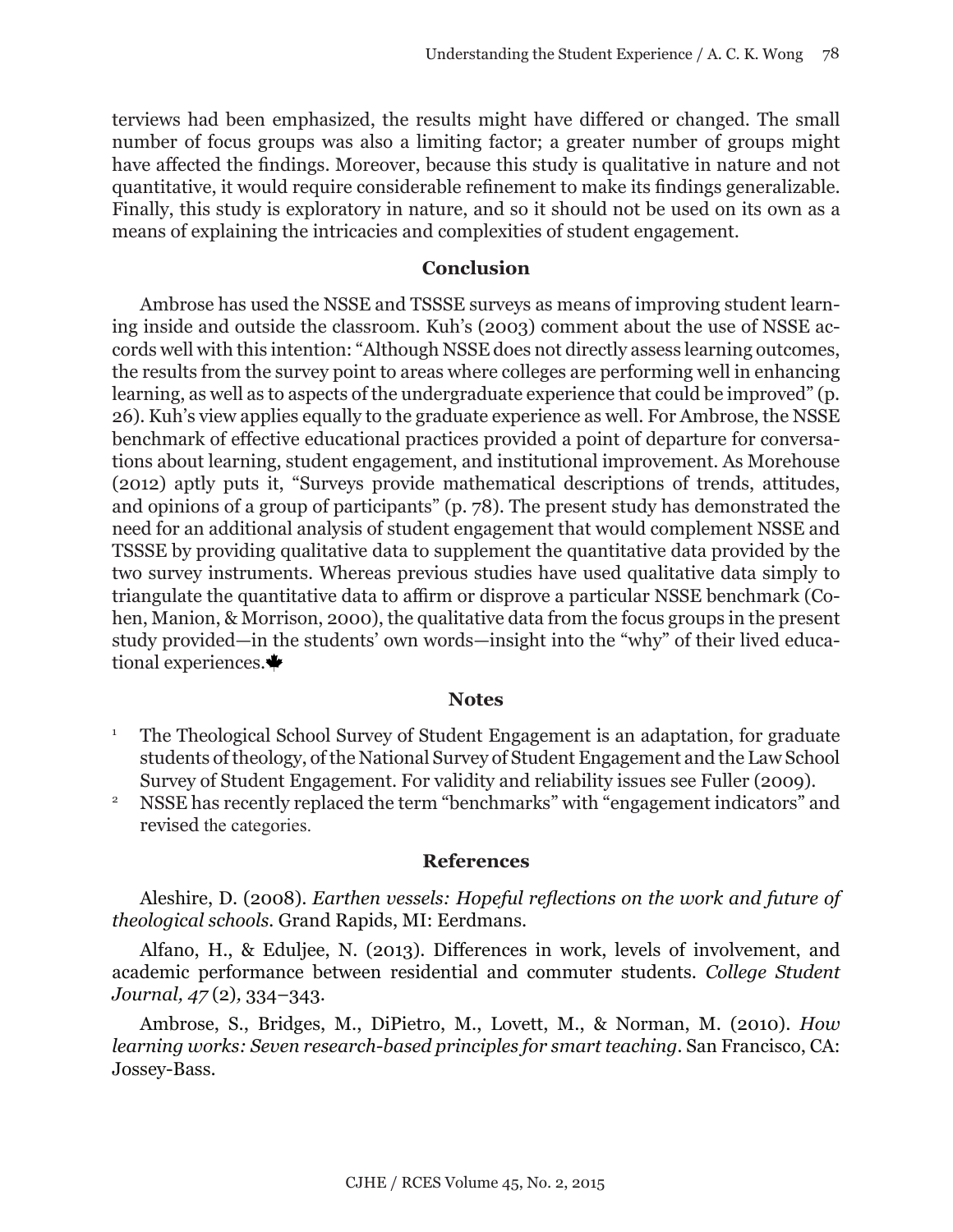Association of Theological Schools. (2011–2012). *Annual Data Table.* Retrieved from http://www.docs.ats.edu/uploads/resources/institutional-data/annual-data-tables/2011- 2012-annual-data-tables.pdf

Astin, A. (1984). Student involvement: A developmental theory of higher education. *Journal of College Student Development, 40* (5)*,* 518–529.

Astin, A., & Lee, J. (2003). How risky are one-shot cross-sectional assessments of undergraduate students? *Research in Higher Education, 44* (6)*,* 657–672.

Axelson, R., & Flick, A. (2010). Defining student engagement. *Change: The Magazine of Higher Education, 43*(1)*,* 38–43.

Barkley, E. (2010). *Student engagement techniques: A handbook for college faculty.*  San Francisco, CA: Jossey-Bass.

Bradley, G. (2006). Work participation and academic performance: A test of alternative propositions. *Journal of Education and Work, 19* (5)*,* 481–501.

Charmaz, K. (2005). *Grounded theory: Method for the 21st century.* London, UK: Sage.

Chickering, A., & Gamson, Z. (1999). Development and adaptation of the seven principles for good practice in undergraduate education. *New Direction for Teaching and Learning, 80* (Winter)*,* 75–81.

Cohen, L., Manion, L., & Morrison, K. (2000). *Research methods in education* (5<sup>th</sup> ed.). NewYork, NY: Routledge/Falmer.

Denzin, N., & Lincoln, Y. (Eds.). (2000). *Handbook of qualitative research* (2<sup>nd</sup> ed.). Thousand Oaks, CA: Sage Publications.

Fuller, T. (2009). *Student engagement in graduate theological education* (Unpublished doctoral dissertation). University of Alabama, Tuscaloosa, AL.

Gall, M., Gall, J., & Borg, W. (2003). *Educational research: An introduction* (7th ed.). White Plains, NY: Longman.

Glaser, B. (1992). *Emergence vs. forcing: Basics of grounded theory analysis.* Mill Valley, CA: Sociology Press.

Glaser, B., & Strauss, A. (1967). *The discovery of grounded theory: Strategies for qualitative research.* Chicago, IL: Aldine.

Glesne, C., & Peshkin, A. (1992). *Becoming qualitative researchers: An introduction.* White Plains, NY: Longman.

Gordon, J., Ludlum, J., & Hoey, J. (2008). Validating NSSE against student outcome: Are they related? *Research in Higher Education, 49* (1)*,* 19–39.

Kahu, E. (2013). Framing student engagement in higher education. *Studies in Higher Education, 38,* 758–773.

Krueger, R., & Casey, M. (2009). *Focus groups: A practical guide for applied research*  $(4<sup>th</sup>$  ed.). Los Angeles, CA: Sage Publications.

Kuh, G. (2003). What we're learning about student engagement from NSSE: Benchmark for effective educational practice. *Change: The Magazine of Higher Education, 35* (2)*,*  24–32.